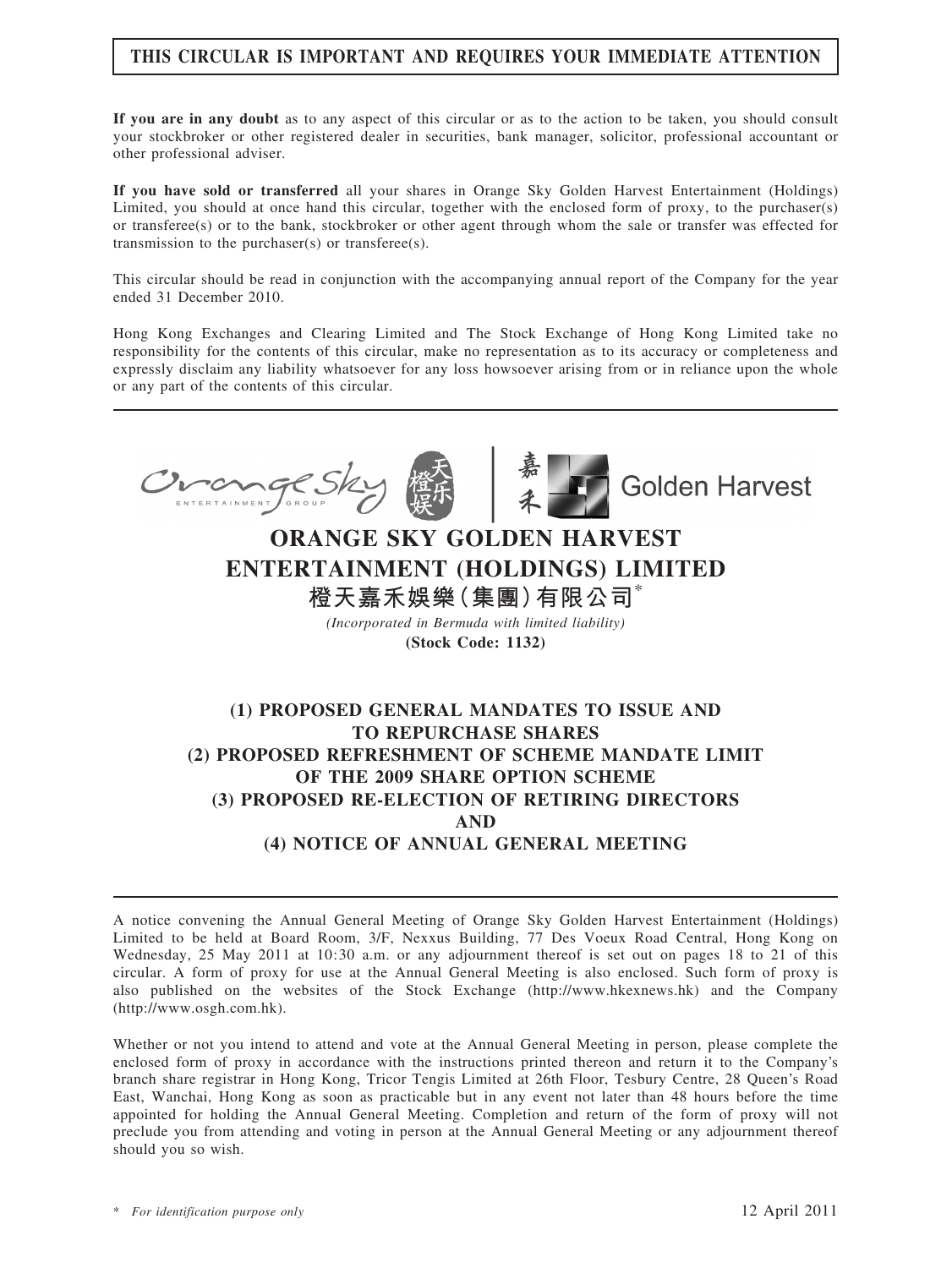### Page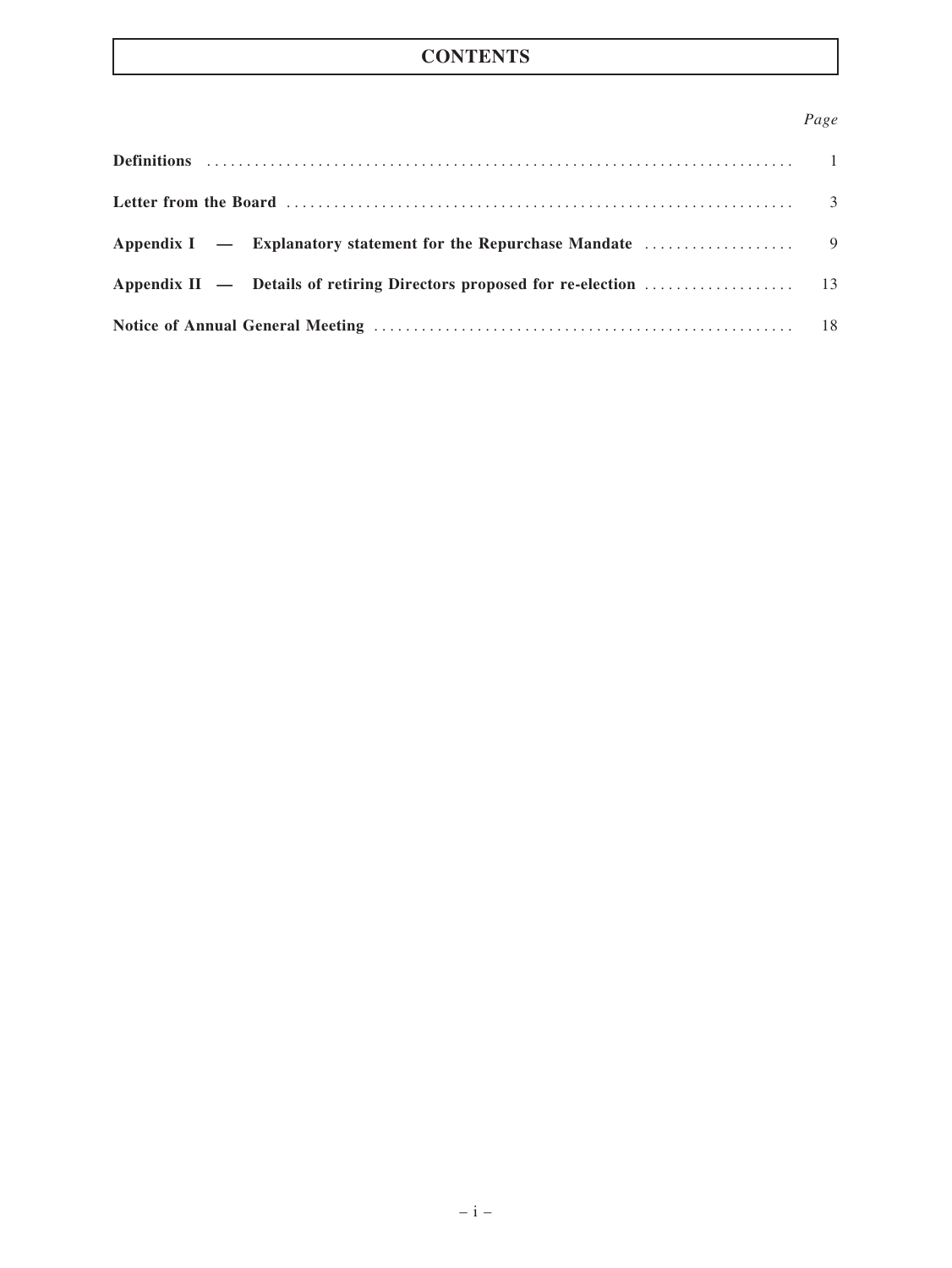### DEFINITIONS

In this circular, the following expressions shall have the following meanings unless the context indicates otherwise:

| "2001 Share Option Scheme"   | the share option scheme adopted by the Company on 28<br>November 2001, which had been terminated upon the 2009 Share<br>Option Scheme becoming unconditional;                                                                                                                                                                              |
|------------------------------|--------------------------------------------------------------------------------------------------------------------------------------------------------------------------------------------------------------------------------------------------------------------------------------------------------------------------------------------|
| "2009 Share Option Scheme"   | the share option scheme adopted by the Company at the special<br>general meeting of the Company held on 11 November 2009 for<br>the grant of share options to eligible participants thereunder who,<br>at the sole determination of the Board, have contributed or will<br>contribute to the Company and/or any subsidiary of the Company; |
| "Annual General Meeting"     | the annual general meeting of the Company to be held at Board<br>Room, 3/F, Nexxus Building, 77 Des Voeux Road Central, Hong<br>Kong on Wednesday, 25 May 2011 at 10:30 a.m., notice of<br>which is set out on pages 18 to 21 of this circular;                                                                                            |
| "associate(s)"               | has the same meaning ascribed to it under the Listing Rules;                                                                                                                                                                                                                                                                               |
| "Board"                      | the board of Directors;                                                                                                                                                                                                                                                                                                                    |
| "Bye-Laws"                   | the bye-laws of the Company;                                                                                                                                                                                                                                                                                                               |
| "Company"                    | Orange Sky Golden Harvest Entertainment (Holdings) Limited, a<br>company incorporated in Bermuda with limited liability, and the<br>shares of which are listed on the main board of the Stock<br>Exchange;                                                                                                                                 |
| "connected person(s)"        | has the same meaning ascribed to it under the Listing Rules;                                                                                                                                                                                                                                                                               |
| "controlling shareholder(s)" | has the same meaning ascribed to it under the Listing Rules;                                                                                                                                                                                                                                                                               |
| "Directors"                  | the directors of the Company;                                                                                                                                                                                                                                                                                                              |
| "Group"                      | the Company and its subsidiaries;                                                                                                                                                                                                                                                                                                          |
| "HK\$"                       | Hong Kong dollars, the lawful currency of Hong Kong;                                                                                                                                                                                                                                                                                       |
| "Hong Kong"                  | the Hong Kong Special Administrative Region of the People's<br>Republic of China;                                                                                                                                                                                                                                                          |
| "Issue Mandate"              | the proposed general mandate to be granted to the Directors to<br>allot, issue and deal with new Shares not exceeding 20% of the<br>aggregate nominal amount of the share capital of the Company in<br>issue as at the date of passing of the ordinary resolution granting<br>such mandate;                                                |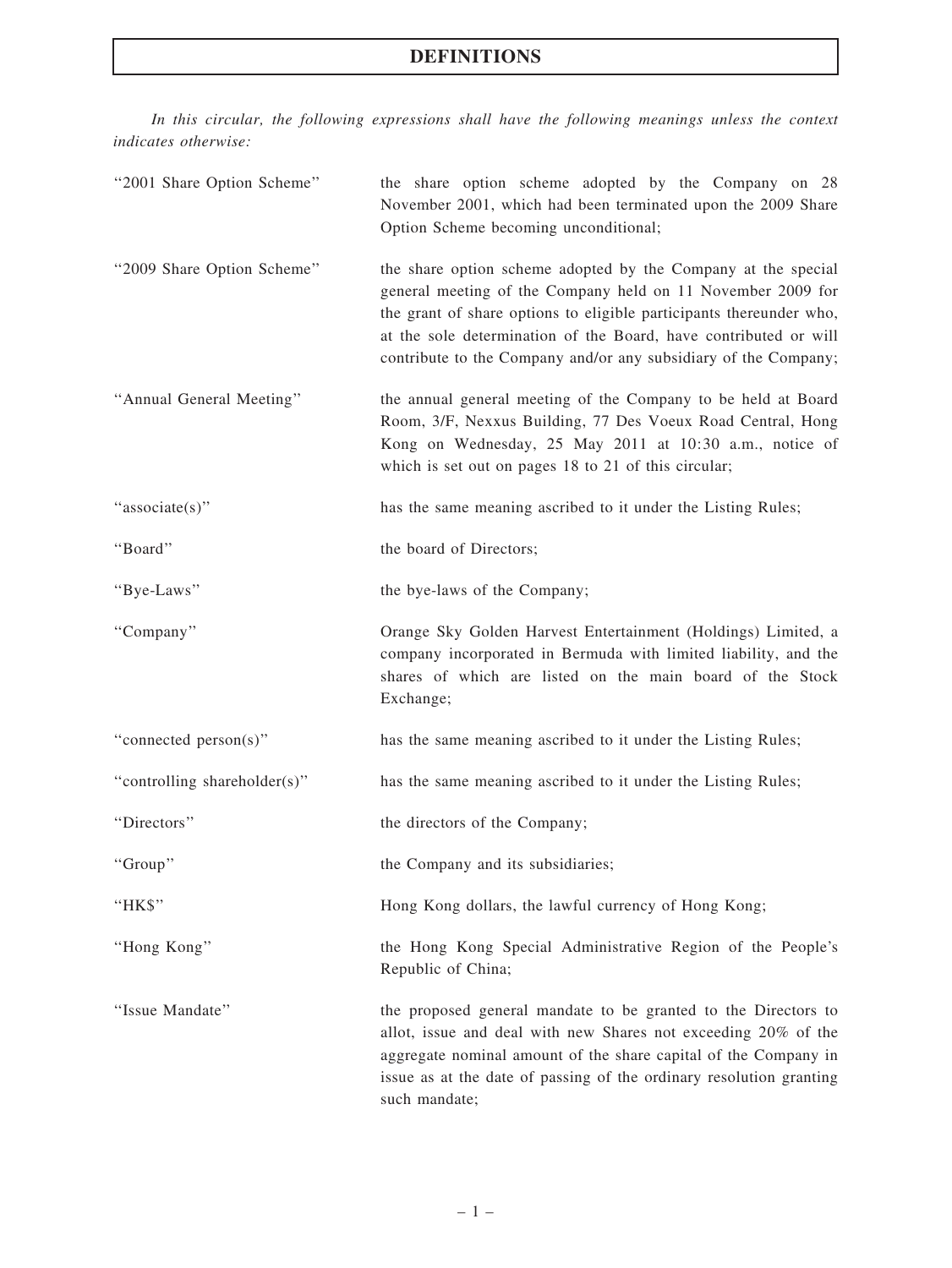### DEFINITIONS

| "Latest Practicable Date"    | 7 April 2011, being the latest practicable date prior to the printing<br>of this circular for ascertaining certain information contained<br>herein;                                                                                                                                                                                                                                                                                                                                                       |
|------------------------------|-----------------------------------------------------------------------------------------------------------------------------------------------------------------------------------------------------------------------------------------------------------------------------------------------------------------------------------------------------------------------------------------------------------------------------------------------------------------------------------------------------------|
| "Listing Rules"              | the Rules Governing the Listing of Securities on the Stock<br>Exchange;                                                                                                                                                                                                                                                                                                                                                                                                                                   |
| "Proposed Refreshment"       | the refreshment of the Scheme Mandate Limit to be proposed at<br>the Annual General Meeting pursuant to which the Directors may<br>grant options to eligible participants to subscribe for up to 10% of<br>the Shares in issue as at the date of passing of the ordinary<br>resolution approving such refreshment;                                                                                                                                                                                        |
| "Repurchase Mandate"         | the proposed general mandate to be granted to the Directors to<br>permit the repurchase of fully paid up Shares of up to 10% of the<br>aggregate nominal amount of the share capital of the Company in<br>issue as at the date of passing of the ordinary resolution granting<br>such mandate;                                                                                                                                                                                                            |
| "Scheme Mandate Limit"       | the maximum number of Shares which may be issued upon<br>exercise of all options to be granted under the 2009 Share Option<br>Scheme and other share option schemes of the Company which<br>initially shall not in aggregate exceed 10% of the Shares in issue<br>as at the date of approval of the 2009 Share Option Scheme by<br>the Shareholders and thereafter, if refreshed shall not exceed 10%<br>of the Shares in issue as at the date of approval of the refreshed<br>limit by the Shareholders; |
| "SFO"                        | the Securities and Futures Ordinance (Chapter 571 of the Laws of<br>Hong Kong) as amended from time to time;                                                                                                                                                                                                                                                                                                                                                                                              |
| "Share $(s)$ "               | the ordinary share(s) of HK\$0.1 each in the share capital of the<br>Company;                                                                                                                                                                                                                                                                                                                                                                                                                             |
| "Shareholder(s)"             | the holder(s) of the Share(s);                                                                                                                                                                                                                                                                                                                                                                                                                                                                            |
| "Stock Exchange"             | The Stock Exchange of Hong Kong Limited;                                                                                                                                                                                                                                                                                                                                                                                                                                                                  |
| "substantial shareholder(s)" | has the same meaning ascribed to it under the Listing Rules;                                                                                                                                                                                                                                                                                                                                                                                                                                              |
| "Takeovers Code"             | the Hong Kong Code on Takeovers and Mergers; and                                                                                                                                                                                                                                                                                                                                                                                                                                                          |
| $``\%"$                      | per cent.                                                                                                                                                                                                                                                                                                                                                                                                                                                                                                 |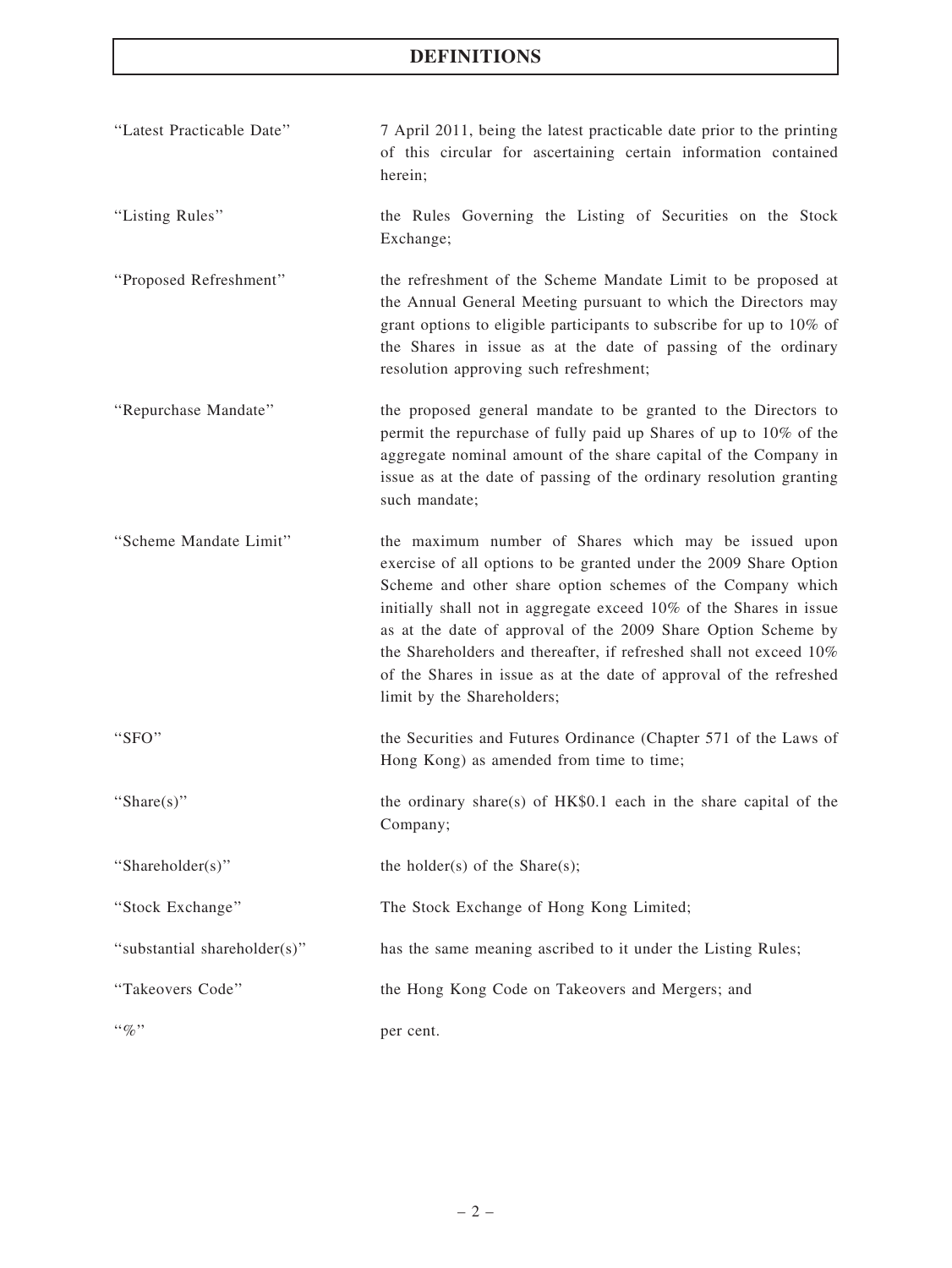



**Golden Harvest** 

# ORANGE SKY GOLDEN HARVEST ENTERTAINMENT (HOLDINGS) LIMITED

橙天嘉禾娛樂(集團)有限公司 $^*$ 

(Incorporated in Bermuda with limited liability) (Stock Code: 1132)

Chairman and Executive Director: Mr. Wu Kebo

Executive Directors: Mr. Li Pei Sen Mr. Chang Tat Joel Ms. Wu Keyan Mr. Tan Boon Pin Simon

Independent non-executive Directors: Mr. Leung Man Kit Mr. Huang Shao-Hua George Ms. Wong Sze Wing

Registered office: Clarendon House 2 Church Street Hamilton HM11 Bermuda

Principal place of business: 16th Floor The Peninsula Office Tower 18 Middle Road Tsimshatsui Kowloon Hong Kong

12 April 2011

To the Shareholders and for information only to the holders of share options

Dear Sir/Madam,

### (1) PROPOSED GENERAL MANDATES TO ISSUE AND TO REPURCHASE SHARES (2) PROPOSED REFRESHMENT OF SCHEME MANDATE LIMIT OF THE 2009 SHARE OPTION SCHEME (3) PROPOSED RE-ELECTION OF RETIRING DIRECTORS AND (4) NOTICE OF ANNUAL GENERAL MEETING

### INTRODUCTION

The purpose of this circular is to provide you with information regarding resolutions to be proposed at the Annual General Meeting regarding (i) the approval for granting of the Issue Mandate, the Repurchase Mandate and the extension of the Issue Mandate; (ii) the Proposed Refreshment; and (iii) the re-election of retiring Directors.

\* For identification purpose only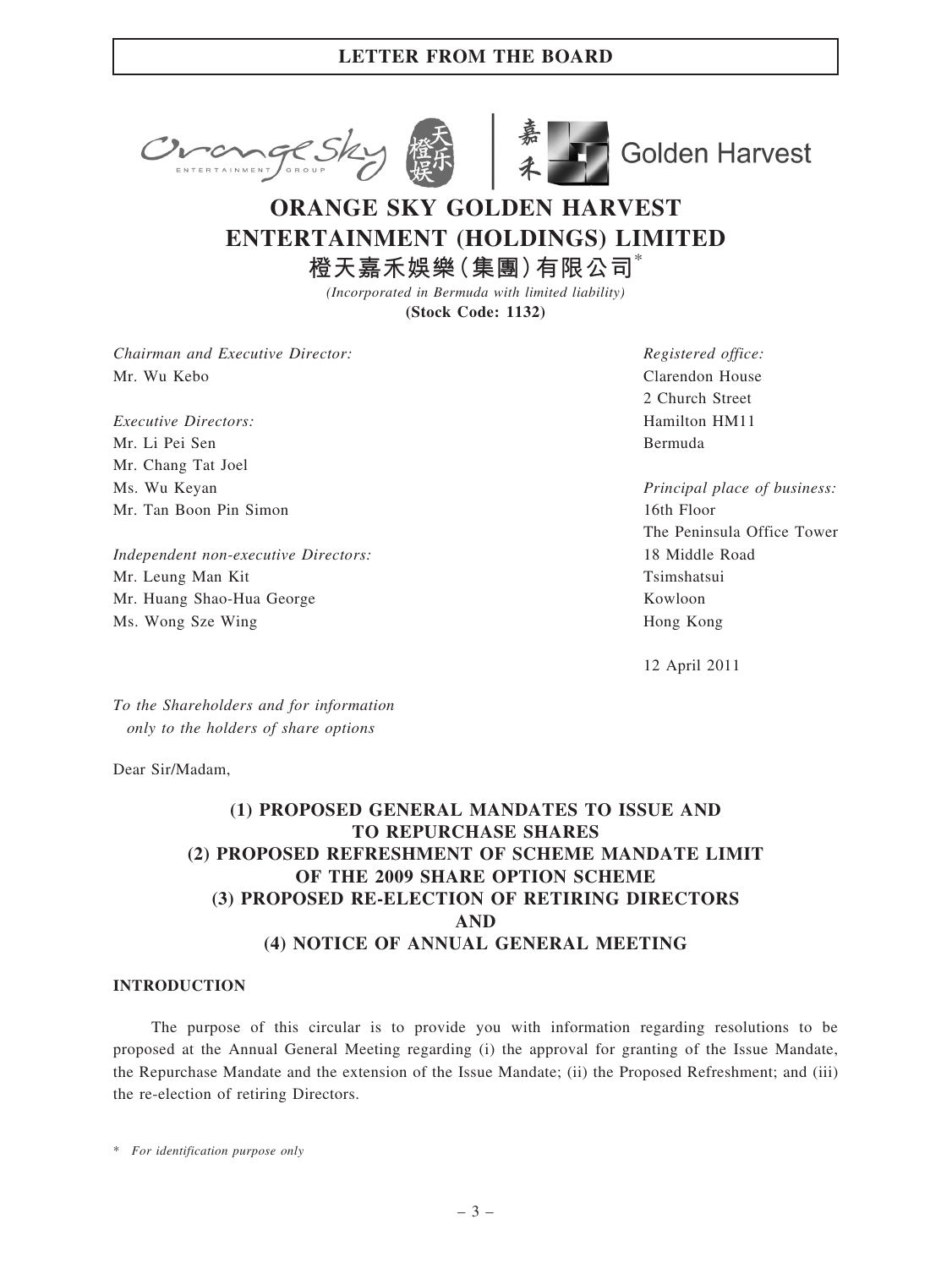#### GENERAL MANDATES TO ISSUE AND TO REPURCHASE SHARES

At the annual general meeting of the Company held on 1 June 2010, the Shareholders passed ordinary resolutions granting the Directors general mandates to allot and issue new Shares and to repurchase Shares. Such mandates have expired and lapsed, or will expire and lapse at the conclusion of the Annual General Meeting. It is therefore proposed to renew the general mandates to issue, allot and deal with Shares and to repurchase Shares at the Annual General Meeting.

#### Issue Mandate

At the Annual General Meeting, an ordinary resolution will be proposed to the Shareholders to consider and, if thought fit, approve the Issue Mandate which will enable the Directors to exercise the power of the Company to allot, issue and otherwise deal with new Shares not exceeding 20% of the aggregate nominal amount of the share capital of the Company in issue on the date of passing such resolution. In addition, an ordinary resolution will also be proposed to the Shareholders to consider and, if thought fit, approve the extension of the Issue Mandate by adding to the aggregate number of Shares which may be allotted or agreed conditionally or unconditionally to be allotted by the Directors pursuant to the Issue Mandate the number of Shares repurchased under the Repurchase Mandate, if granted.

As at the Latest Practicable Date, the issued and fully paid up share capital of the Company comprised 2,543,739,900 Shares. Assuming that there is no change in the issued and fully paid up share capital of the Company between the period from the Latest Practicable Date and the date of passing the resolution approving the Issue Mandate, the maximum number of Shares which may be issued pursuant to the Issue Mandate will be 508,747,980 Shares.

Details of the Issue Mandate and the extension of the Issue Mandate are respectively set out in ordinary resolutions numbered 4 and 6 in the notice of the Annual General Meeting set out on pages 19 to 20 of this circular.

#### Repurchase Mandate

At the Annual General Meeting, an ordinary resolution will be proposed for the Shareholders to consider and, if thought fit, approve the Repurchase Mandate which will enable the Directors to exercise the power of the Company to repurchase Shares up to 10% of the issued and fully paid up share capital of the Company as at the date of passing of such resolution. The Company's authority is restricted to repurchase Shares in the market in accordance with the Listing Rules.

As at the Latest Practicable Date, the issued and fully paid up share capital of the Company comprised 2,543,739,900 Shares. Assuming that there is no change in the issued and fully paid up share capital of the Company between the period from the Latest Practicable Date and the date of passing the resolution approving the Repurchase Mandate, the maximum number of Shares which may be repurchased pursuant to the Repurchase Mandate will be 254,373,990 Shares.

Pursuant to the Listing Rules, an explanatory statement containing all the information reasonably necessary to enable you to make an informed decision on whether to vote for or against the ordinary resolution to approve the Repurchase Mandate is set out in Appendix I hereto.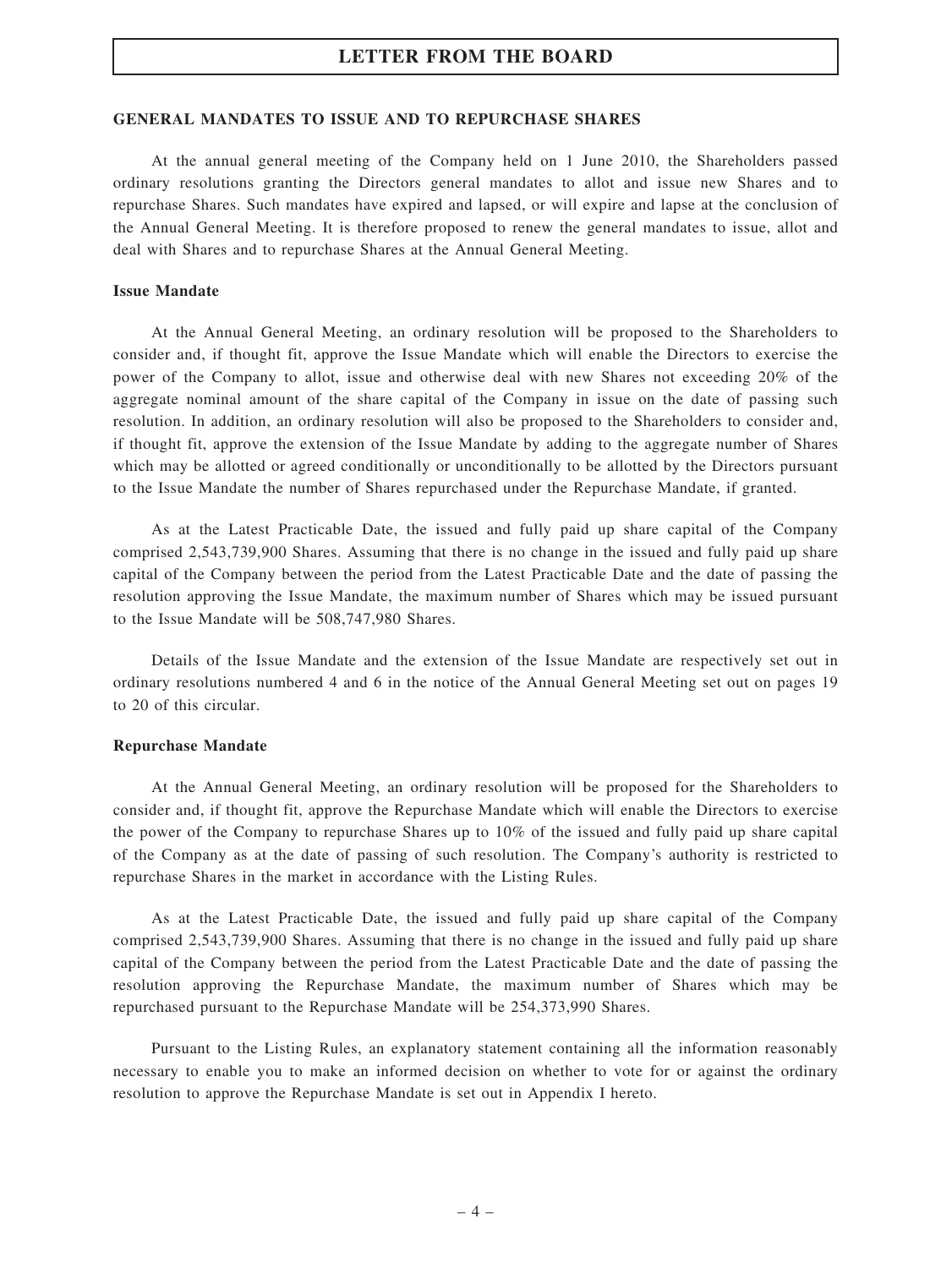Details of the Repurchase Mandate are set out in ordinary resolution numbered 5 in the notice of the Annual General Meeting set out on pages 19 to 20 of this circular.

Both the Issue Mandate and the Repurchase Mandate will expire upon the earliest of:

- (a) the conclusion of the next annual general meeting of the Company; or
- (b) the revocation or variation of such authority by an ordinary resolution of the Shareholders in general meeting.

### REFRESHMENT OF THE SCHEME MANDATE LIMIT OF THE 2009 SHARE OPTION **SCHEME**

The 2009 Share Option Scheme was approved and adopted by the Shareholders at the special general meeting of the Company held on 11 November 2009. Apart from the 2009 Share Option Scheme, the Company has no other share option scheme currently in force, save that as at the Latest Practicable Date, options entitling the holders thereof to subscribe for an aggregate of 99,550,000 Shares were outstanding under the 2001 Share Option Scheme which had already been terminated.

Pursuant to the 2009 Share Option Scheme and in compliance with Chapter 17 of the Listing Rules, the maximum number of Shares which may be issued upon exercise of all options under the 2009 Share Option Scheme and any other share option scheme(s) of the Company shall not exceed 10% of the total number of Shares in issue as at the date of approval and adoption of the 2009 Share Option Scheme, being 183,273,990 Shares. The Company may refresh the Scheme Mandate Limit by ordinary resolution of the Shareholders at general meeting provided that:

- (a) the total number of Shares which may be issued upon exercise of all options to be granted under the 2009 Share Option Scheme and any other share option scheme(s) of the Company shall not exceed 10% of the Shares in issue as at the date of approval of the refreshment of the Scheme Mandate Limit; and
- (b) options previously granted under the 2009 Share Option Scheme and any other share option scheme(s) of the Company (including options outstanding, cancelled or lapsed in accordance with the relevant scheme rules or exercised options) shall not be counted for the purpose of calculating the limit as refreshed.

The Scheme Mandate Limit was refreshed by the Shareholders at the annual general meeting of the Company held on 1 June 2010 in accordance with the provisions of the Listing Rules so that the Scheme Mandate Limit as refreshed since 1 June 2010 shall not exceed 254,206,490 Shares, being 10% of the Shares in issue as at the date of passing of the relevant resolution on 1 June 2010. Since the date of the annual general meeting of the Company held on 1 June 2010, no share option were granted pursuant to the 2009 Share Option Scheme. As such, unless the Scheme Mandate Limit is refreshed, further options carrying the rights to subscribe for 254,206,490 Shares may be granted under the 2009 Share Option Scheme.

If the Scheme Mandate Limit is refreshed at the Annual General Meeting and assuming that there is no change in the issued share capital of the Company between the period from the Latest Practicable Date and approval of the Proposed Refreshment at the Annual General Meeting, the maximum number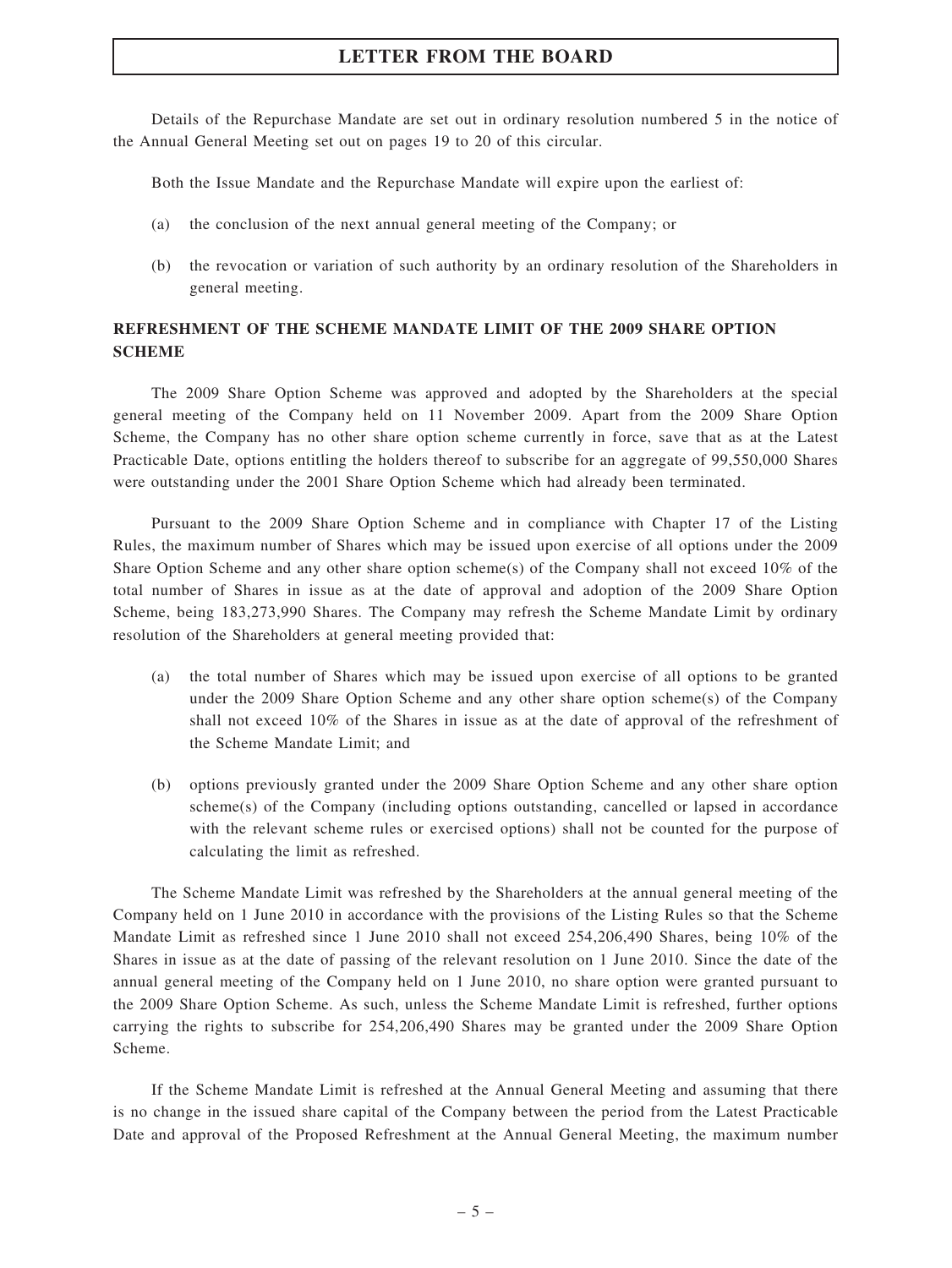of Shares which may be issued upon exercise of all options to be granted under the 2009 Share Option Scheme and other share option schemes of the Company will be 254,373,990 Shares, being 10% of the Shares in issue as at the Latest Practicable Date.

Pursuant to the Listing Rules, the Shares which may be issued upon exercise of all outstanding options granted and yet to be exercised under the 2009 Share Option Scheme and any other share option scheme(s) of the Company shall not exceed  $30\%$  of the Shares in issue from time to time. No options shall be granted under any scheme(s) of the Company if this will result in the 30% limit being exceeded.

As at the Latest Practicable Date, on the basis of 2,543,739,900 Shares in issue and the options carrying the right to subscribe for up to 99,550,000 Shares and 700,000 Shares under the 2001 Share Option Scheme and 2009 Share Option Scheme respectively (representing approximately 3.91% and 0.03% respectively of the Shares in issue as at the Latest Practicable Date) remained outstanding, the maximum number of Shares in respect of which options may be granted under the Proposed Refreshment together with all outstanding options granted and yet to be exercised as at the Latest Practicable Date amounts to an aggregate of 354,623,990 Shares and does not exceed the 30% limit as at the Latest Practicable Date.

The Directors consider that it is in the interest of the Company to refresh the Scheme Mandate Limit to allow sufficient flexibility for the grant of further options under the 2009 Share Option Scheme so as to provide incentives to and recognize the contributions of, the Group's employees and other selected grantees.

### **Conditions**

As required by the 2009 Share Option Scheme and the Listing Rules, an ordinary resolution will be proposed at the Annual General Meeting to approve the Proposed Refreshment.

The adoption of the Proposed Refreshment is conditional upon:

- (a) the Shareholders passing an ordinary resolution to approve the Proposed Refreshment at the Annual General Meeting; and
- (b) the Listing Committee of the Stock Exchange granting the approval of the listing of, and permission to deal in, the Shares to be issued pursuant to the exercise of any options that may be granted pursuant to the 2009 Share Option Scheme under the Proposed Refreshment not exceeding 10% of the number of Shares in issue as at the date of approval of the Proposed Refreshment by the Shareholders.

#### Application for listing

Application will be made to the Stock Exchange for the listing of, and permission to deal in, the Shares which may be issued pursuant to the exercise of the options that may be granted under the 2009 Share Option Scheme under the Proposed Refreshment.

Details of the Proposed Refreshment are set out in ordinary resolution numbered 7 in the notice of the Annual General Meeting set out on pages 20 to 21 of this circular.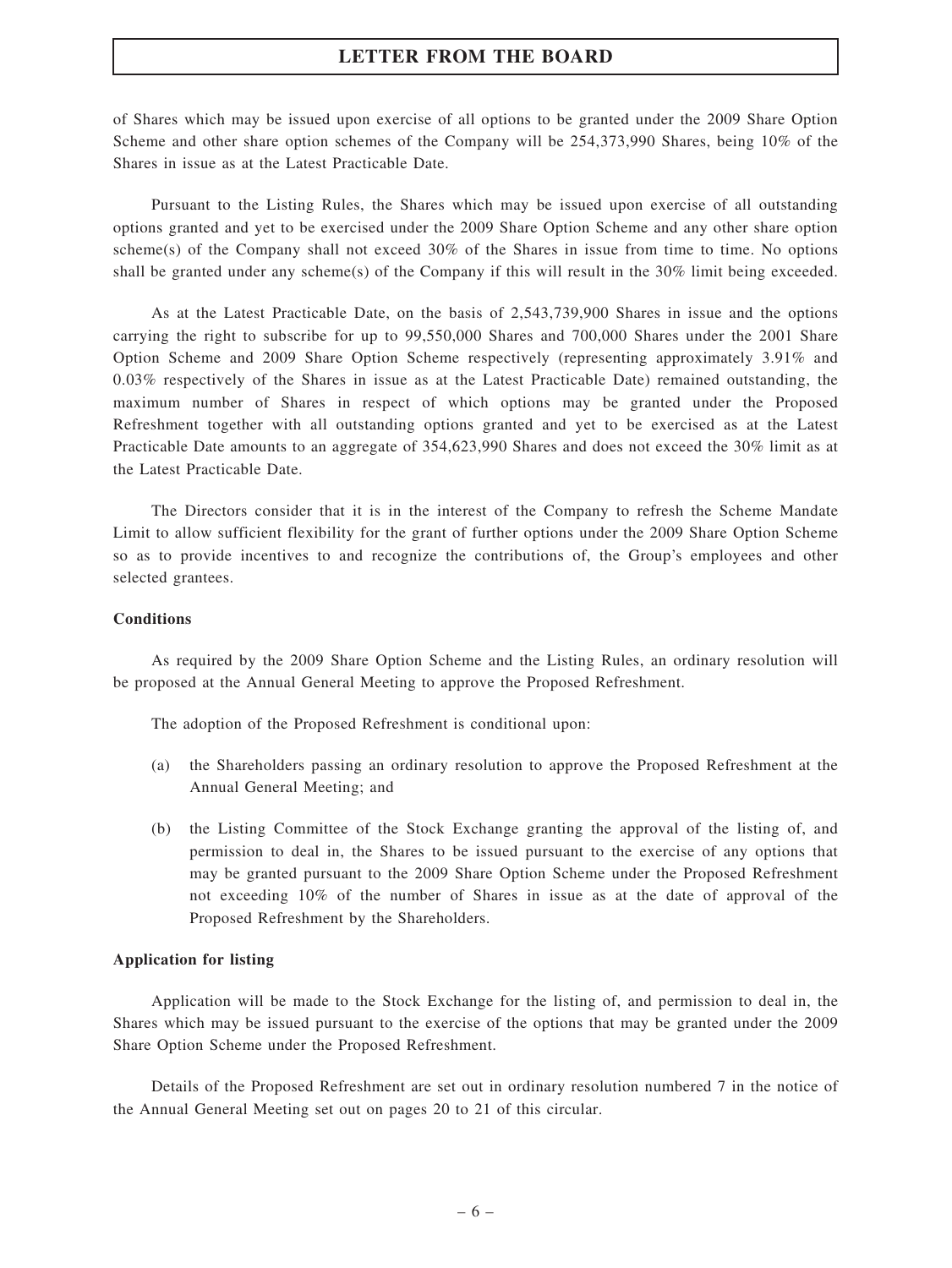#### RE-ELECTION OF RETIRING DIRECTORS

Pursuant to Bye-Law 87(1) of the Bye-Laws, at each annual general meeting of the Company, onethird of the Directors for the time-being shall retire from office by rotation. Pursuant to Bye-law 87(2) of the Bye-Laws, a retiring Director shall be eligible for re-election. Accordingly, each of Mr. Li Pei Sen, Mr. Huang Shao-Hua George and Mr. Leung Man Kit shall retire from office at the Annual General Meeting and being eligible, would offer themselves for re-election.

Pursuant to Bye-laws 86(2) and 87(2) of the Bye-Laws, any Director so appointed to fill a casual vacancy or as an addition to the Board shall hold office only until the first general meeting of the Company after his or her appointment and shall then be eligible for re-election at that meeting (but shall not be taken into account in determining which particular Director or the number of Directors who are to retire by rotation). Accordingly, each of Mr. Tan Boon Pin Simon and Ms. Wu Keyan, being the Directors appointed by the Board after the preceding general meeting of the Company, shall retire at the Annual General Meeting and, being eligible, would offer himself or herself for re-election at the Annual General Meeting.

Details of the retiring Directors proposed for re-election at the Annual General Meeting are set out in Appendix II of this circular.

#### ANNUAL GENERAL MEETING

A notice convening the Annual General Meeting to be held at Board Room, 3/F, Nexxus Building, 77 Des Voeux Road Central, Hong Kong on Wednesday, 25 May 2011 at 10:30 a.m. or any adjournment thereof is set out on pages 18 to 21 of this circular. At the Annual General Meeting, resolutions will be proposed to approve, inter alia, the Issue Mandate, the Repurchase Mandate, the extension of the Issue Mandate, the Proposed Refreshment and the re-election of retiring Directors.

In accordance with Rule 13.39(4) of the Listing Rules and Bye-law 67 of the Bye-Laws, all votes of the shareholders of the Company to be taken at the Annual General Meeting must be taken by poll. The chairman of the Annual General Meeting shall therefore demand voting on all resolutions set out in the notice of Annual General Meeting be taken by way of poll and an announcement of the results of the poll will be published on the date of the Annual General Meeting or the business day following the Annual General Meeting in accordance with the requirements of the Listing Rules.

A proxy form for use at the Annual General Meeting is enclosed herein. Whether or not you intend to attend and vote at the Annual General Meeting, you are requested to complete the proxy form in accordance with the instructions printed thereon and return it to the branch share registrar of the Company in Hong Kong, Tricor Tengis Limited at 26th Floor, Tesbury Centre, 28 Queen's Road East, Wanchai, Hong Kong as soon as possible and in any event not less than 48 hours before the time appointed for the holding of the Annual General Meeting. Completion and return of the proxy form will not preclude you from attending and voting in person at the Annual General Meeting or any adjournment thereof if you so wish.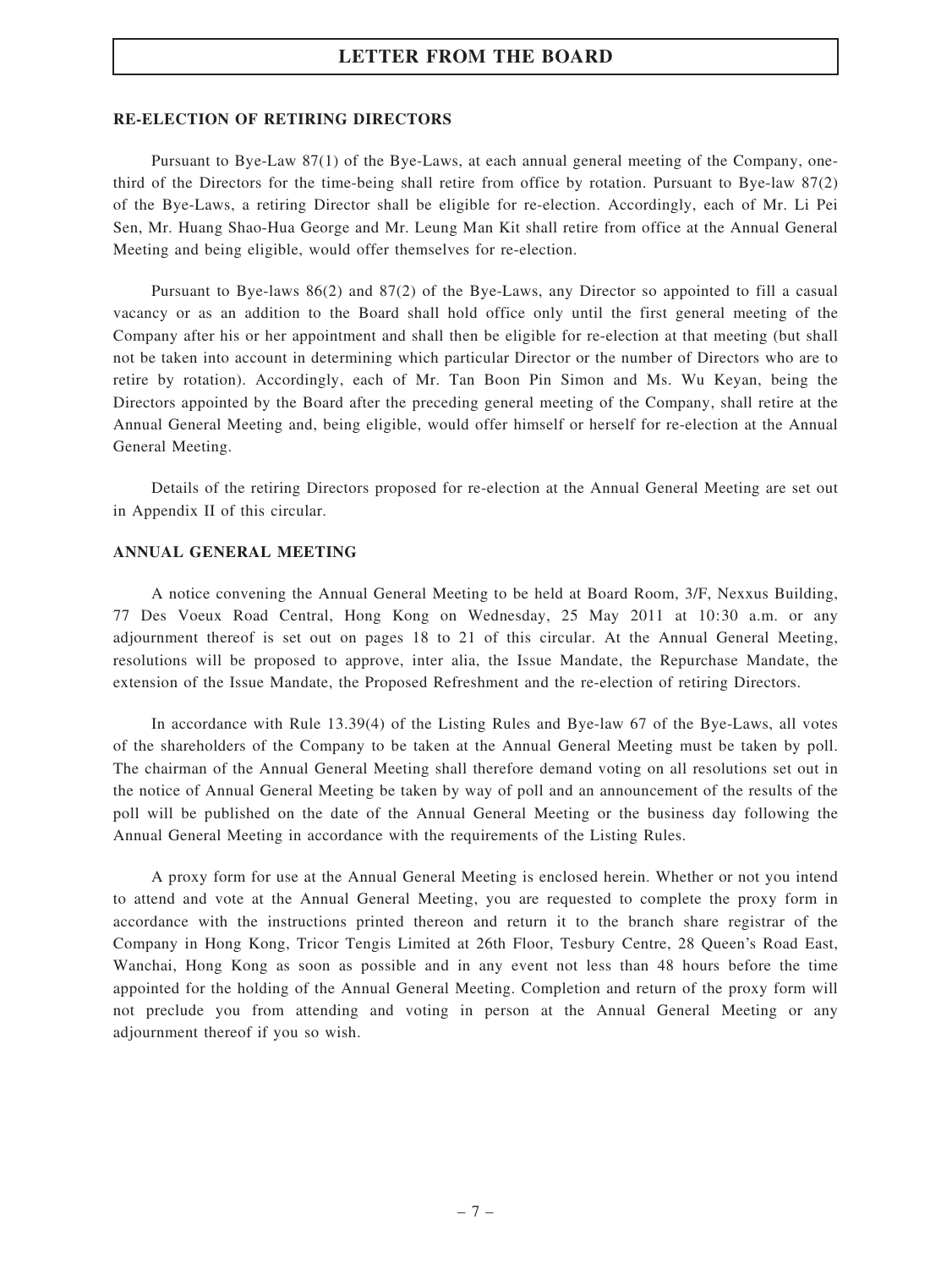#### RECOMMENDATION

The Directors consider that the proposals for granting of the Issue Mandate, the Repurchase Mandate, the extension of the Issue Mandate, the Proposed Refreshment and the re-election of the retiring Directors are all in the best interests of the Company and the Shareholders as a whole and, accordingly, the Directors recommend the Shareholders to vote in favour of the resolutions to be proposed at the Annual General Meeting in respect thereof.

#### RESPONSIBILITY STATEMENT

This circular, for which the Directors collectively and individually accept full responsibility, includes particulars given in compliance with the Listing Rules for the purpose of giving information with regard to the Company. The Directors, having made all reasonable enquiries, confirm that to the best of their knowledge and belief the information contained in this circular is accurate and complete in all material respects and not misleading or deceptive, and there are no other matters the omission of which would make any statement herein misleading.

### GENERAL INFORMATION

Your attention is also drawn to the information as set out in the Appendices to this circular.

Yours faithfully, For and on behalf of the Board Orange Sky Golden Harvest Entertainment (Holdings) Limited Wu Kebo Chairman and Executive Director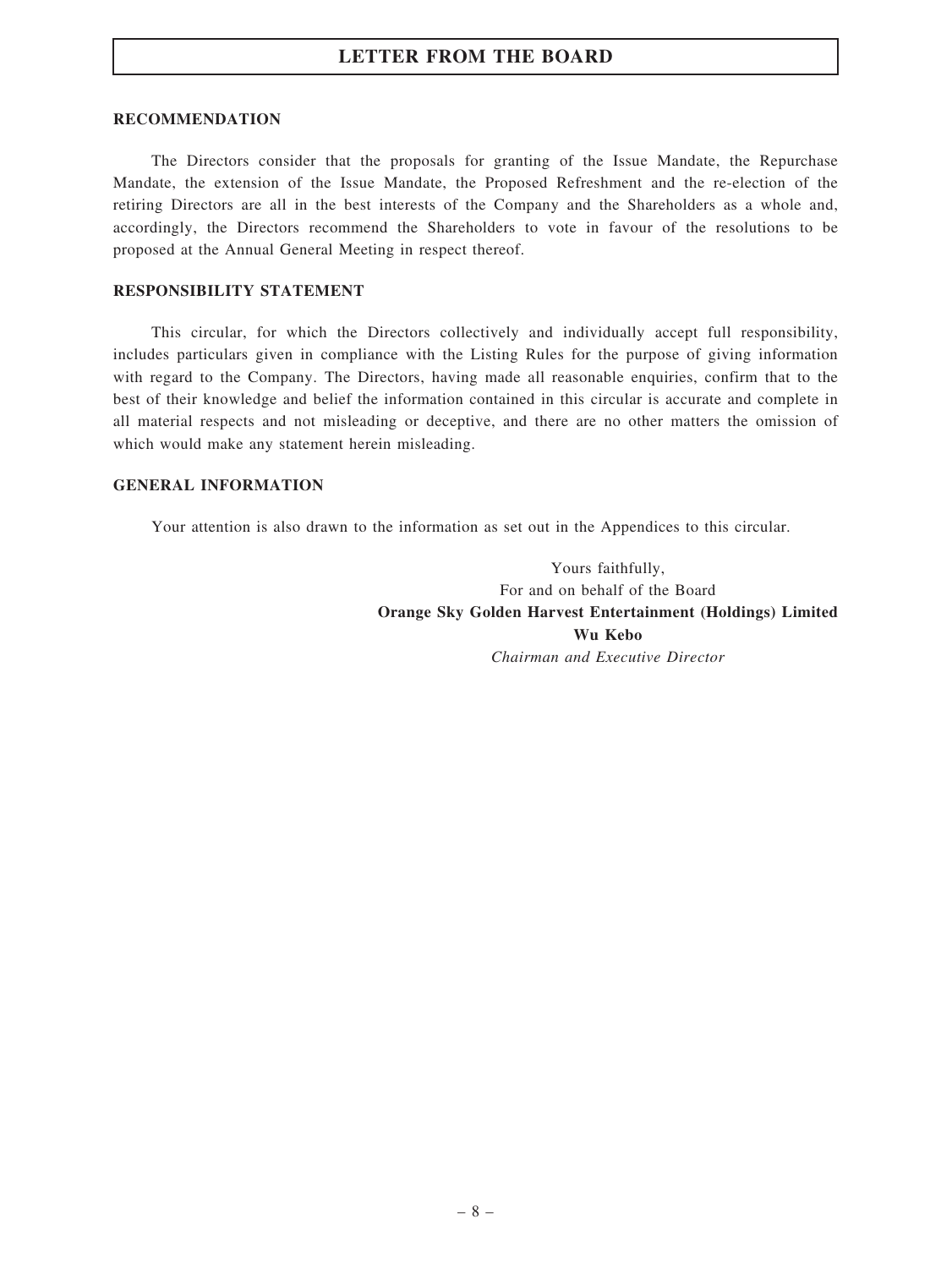This Appendix serves as an explanatory statement required by the Listing Rules to provide you with all the information reasonably necessary to enable you to make an informed decision on whether to vote for or against the ordinary resolution to approve the Repurchase Mandate.

#### LISTING RULES

The Listing Rules permit companies whose primary listings are on the Stock Exchange to repurchase their own shares on the Stock Exchange subject to certain restrictions, the most important of which are summarised below:

#### (a) Shareholders' approval

All proposed repurchases of shares on the Stock Exchange by a company with its primary listing on the Stock Exchange must be approved in advance by an ordinary resolution, either by way of a general mandate or by specific approval.

#### (b) Source of funds

Repurchases of shares must be made out of funds legally available for such purpose in accordance with the company's constitutive documents and the laws of the jurisdiction in which the company is incorporated or established.

#### SHARE CAPITAL

As at the Latest Practicable Date, (i) the issued share capital of the Company was HK\$254,373,990 comprising 2,543,739,900 Shares; (ii) share options entitling holders thereof to subscribe for an aggregate of 99,550,000 Shares were outstanding under the 2001 Share Option Scheme; (iii) share options entitling holders thereof to subscribe for an aggregate of 700,000 Shares were outstanding under the 2009 Share Option Scheme; and (iv) zero coupon convertible notes issued by the Company in the principal amount of HK\$9,024,000 which were convertible into Shares at an initial conversion price of HK\$0.338 per Share (subject to adjustment) were outstanding.

Subject to the passing of the proposed ordinary resolution approving the Repurchase Mandate and on the basis that none of the outstanding share options or the conversion right attached to the outstanding convertible notes of the Company is exercised and no further Shares are issued, allotted or repurchased by the Company prior to the Annual General Meeting, the exercise of the Repurchase Mandate in full would enable the Company to repurchase up to 254,373,990 Shares during the period ending on the earliest of (i) the conclusion of the next annual general meeting of the Company following the passing of the resolution referred to herein; or (ii) the date on which such authority is revoked or varied by an ordinary resolution of the Shareholders at a general meeting of the Company.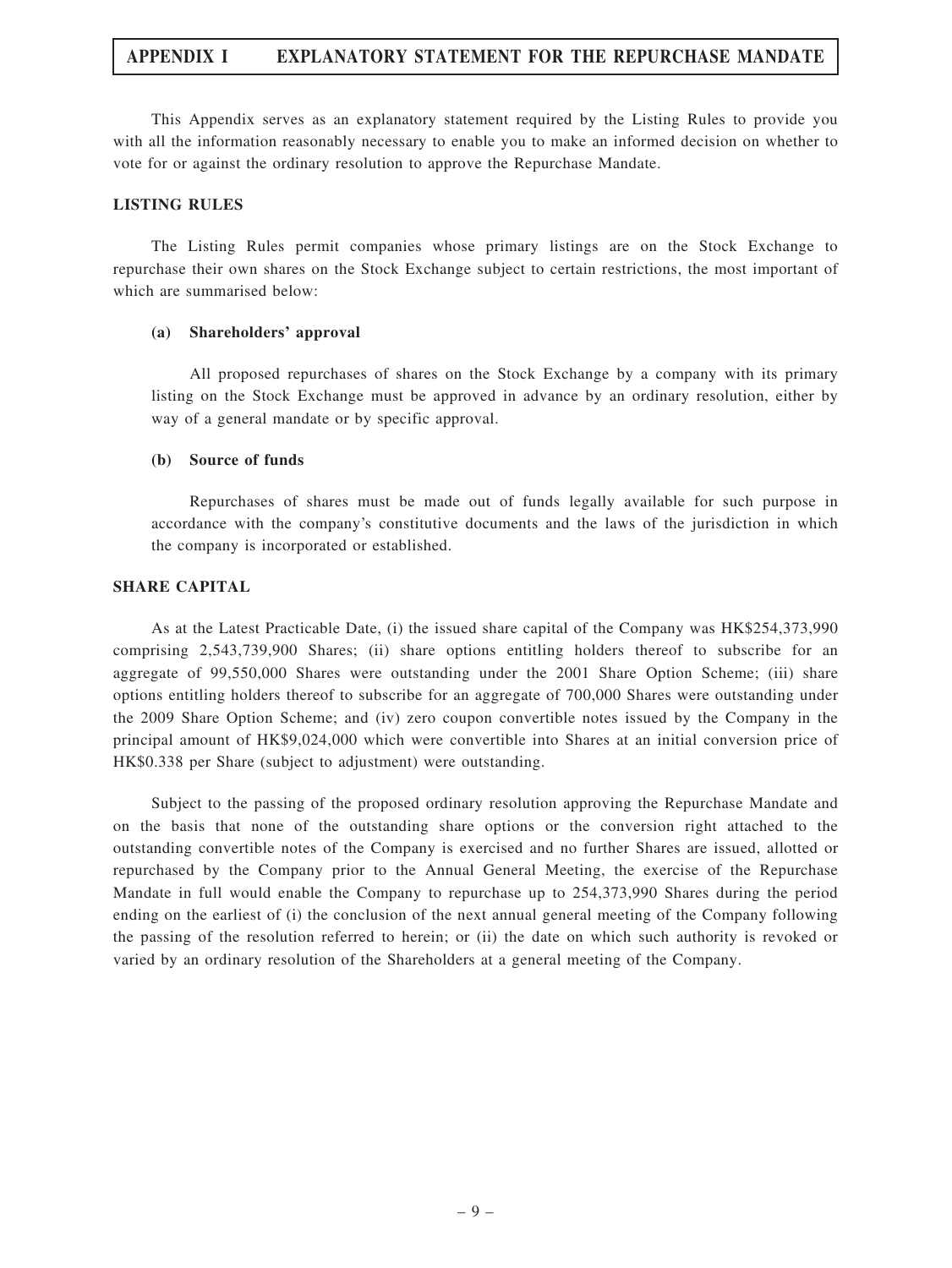#### REASONS FOR SHARE REPURCHASE

Although the Directors have no present intention of repurchasing the Shares, they believe that it is in the best interests of the Company and the Shareholders to continue to have a general authority from the Shareholders to enable the Directors to repurchase Shares in the market. Such repurchases may, depending on market conditions and funding arrangements at the time, lead to an enhancement of the net asset value of the Company and its assets and/or its earnings per Share and will only be made when the Directors believe that such repurchases will benefit the Company and the Shareholders as a whole.

#### FUNDING OF REPURCHASE

It is envisaged that any repurchase of Shares will be financed out of funds which are legally available for such purpose in accordance with the memorandum of association and Bye-Laws, the Listing Rules and the applicable laws of Bermuda.

The Directors are not aware of any material adverse impact on the working capital or gearing level of the Company as compared with the position disclosed in its most recent published audited accounts as at 31 December 2010 in the event that the Repurchase Mandate is exercised in full. The Directors do not propose to exercise the Repurchase Mandate to such extent as would, in the circumstances, have a material adverse impact on the working capital or gearing level of the Company which in the opinion of the Directors are from time to time appropriate for the Company.

#### SHARE PRICES

The highest and lowest prices at which the Shares have been traded on the Stock Exchange during each of the previous twelve months preceding the Latest Practicable Date were as follows:

|                                           | Price per Share |        |
|-------------------------------------------|-----------------|--------|
|                                           | <b>Highest</b>  | Lowest |
|                                           | HK\$            | HK\$   |
| 2010                                      |                 |        |
| April                                     | 1.150           | 0.710  |
| May                                       | 1.140           | 0.740  |
| June                                      | 0.880           | 0.700  |
| July                                      | 0.820           | 0.690  |
| August                                    | 0.700           | 0.530  |
| September                                 | 0.650           | 0.475  |
| October                                   | 0.630           | 0.510  |
| November                                  | 0.580           | 0.495  |
| December                                  | 0.680           | 0.520  |
| 2011                                      |                 |        |
| January                                   | 0.640           | 0.560  |
| February                                  | 0.590           | 0.470  |
| March                                     | 0.490           | 0.405  |
| April (up to the Latest Practicable Date) | 0.580           | 0.435  |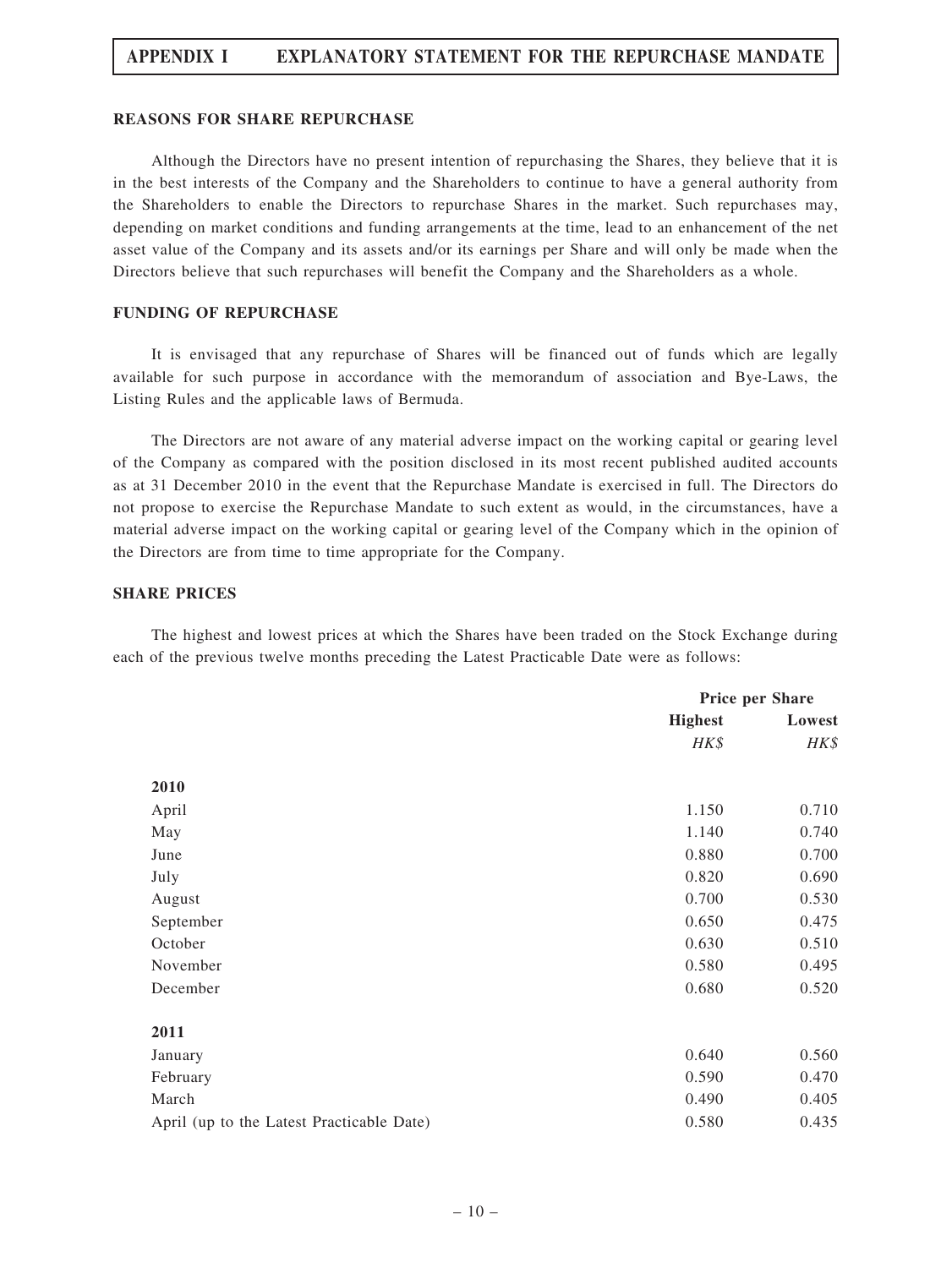#### DISCLOSURE OF INTERESTS

As at the Latest Practicable Date, none of the Directors or, to the best of their knowledge having made all reasonable enquiries, any of their respective associates have any present intention to sell any Shares to the Company or its subsidiaries (as defined in the Companies Ordinance (Chapter 32 of the Laws of Hong Kong)) in the event that the Repurchase Mandate is approved by the Shareholders.

As at the Latest Practicable Date, no connected person has notified the Company that he/she has a present intention to sell any Shares to the Company or has undertaken not to sell any of the Shares held by him/her to the Company, in the event that the Repurchase Mandate is approved by the Shareholders.

#### UNDERTAKING OF THE DIRECTORS

The Directors have undertaken to the Stock Exchange that, so far as the same may be applicable, they will only exercise the Repurchase Mandate in accordance with the memorandum of association and Bye-Laws of the Company, the Listing Rules and the applicable laws of Bermuda.

#### EFFECT OF THE TAKEOVERS CODE AND MINIMUM PUBLIC FLOAT

If, as a result of a repurchase of Shares, a Shareholder's proportionate interest in the voting rights of the Company increases, such increase will be treated as an acquisition of voting rights for the purposes of the Takeovers Code. Accordingly, a Shareholder, or group of Shareholders acting in concert, depending on the level of increase in the Shareholder's interests, could obtain or consolidate control of the Company and become obliged to make a mandatory offer in accordance with Rule 26 of the Takeovers Code.

As at the Latest Practicable Date, Mr. Wu Kebo (''Mr. Wu''), the chairman of the Company and a Director, was interested in a total of 1,470,402,944 Shares and underlying Shares (representing approximately 57.80% of the existing issued share capital of the Company) through his associates. Of 1,383,704,720 Shares in which he was interested, (i) 389,458,130 Shares (representing approximately 15.31% of the existing issued share capital of the Company) were held by Skyera International Limited (a company wholly-owned by Mr. Wu); (ii) 408,715,990 Shares (representing approximately 16.07% of the existing issued share capital of the Company) were held by Mainway Enterprises Limited (a company wholly-owned by Mr. Wu); (iii) 405,530,600 Shares (representing approximately 15.94% of the existing issued share capital of the Company) were held by Orange Sky Entertainment Group (International) Holding Company Limited (a company which was 80% owned by Mr. Wu) and (iv) 180,000,000 Shares (representing approximately 7.08% of the existing issued share capital of the Company) were held by Cyber International Limited (a company owned by an associate of Mr. Wu). In addition, as at the Latest Practicable Date, Mr. Wu was interested in (i) 26,698,224 underlying Shares which may be issued upon full conversion of the zero coupon convertible notes held by Orange Sky Entertainment Group (International) Holding Company Limited issued by the Company in the principal amount of HK\$9,024,000 at an initial conversion price of HK\$0.338 per Share (subject to adjustment); and (ii) outstanding options granted to Mr. Wu under the 2001 Share Option Scheme entitling Mr. Wu to subscribe for 60,000,000 Shares.

On the basis that none of the outstanding share options of the Company or the conversion rights attached to the convertible notes of the Company is exercised and no further Shares are issued between the Latest Practicable Date and the date of a repurchase under the Repurchase Mandate and no further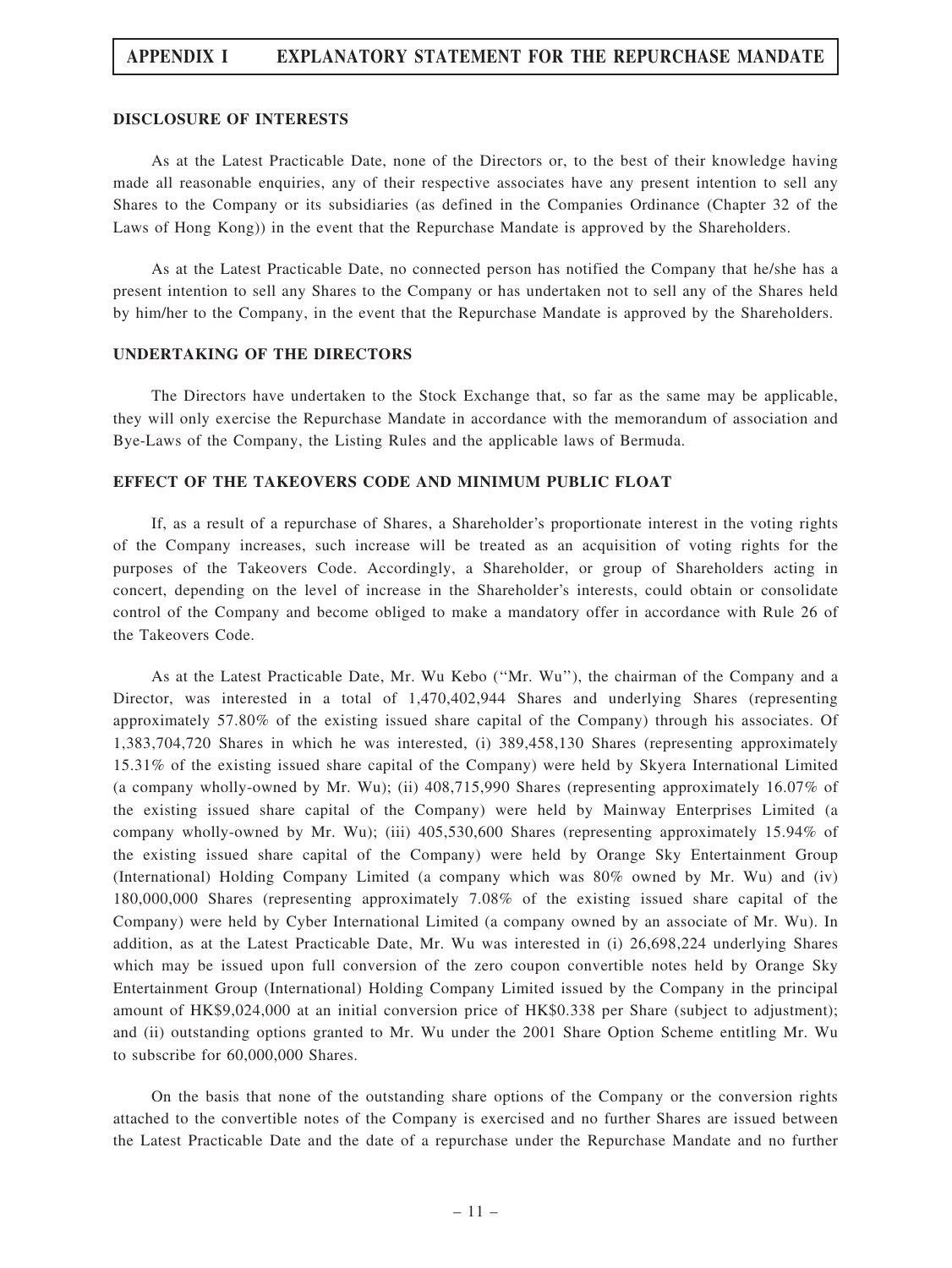Shares are repurchased prior to the Annual General Meeting, in the event that the Directors exercise in full the Repurchase Mandate, the voting rights of Mr. Wu would be increased to approximately 60.44% of the issued share capital of the Company. The Directors are not aware of any consequences which will arise under the Takeovers Code as a result of any repurchases to be made under the Repurchase Mandate.

Assuming that none of the outstanding share options of the Company and the conversion rights attached to the convertible notes of the Company is exercised and no further issue of Shares between the Latest Practicable Date and the date of a repurchase, the exercise of the Repurchase Mandate in whole or in part will not result in less than 25% of the issued share capital of the Company being held by the public as required by Rule 8.08 of the Listing Rules. The Directors have no intention to exercise the Repurchase Mandate to an extent as may result in a public shareholding of less than such prescribed percentage.

### SHARE REPURCHASES BY THE COMPANY

The Company has not repurchased any of its Shares (whether on the Stock Exchange or otherwise) in the six months preceding the Latest Practicable Date.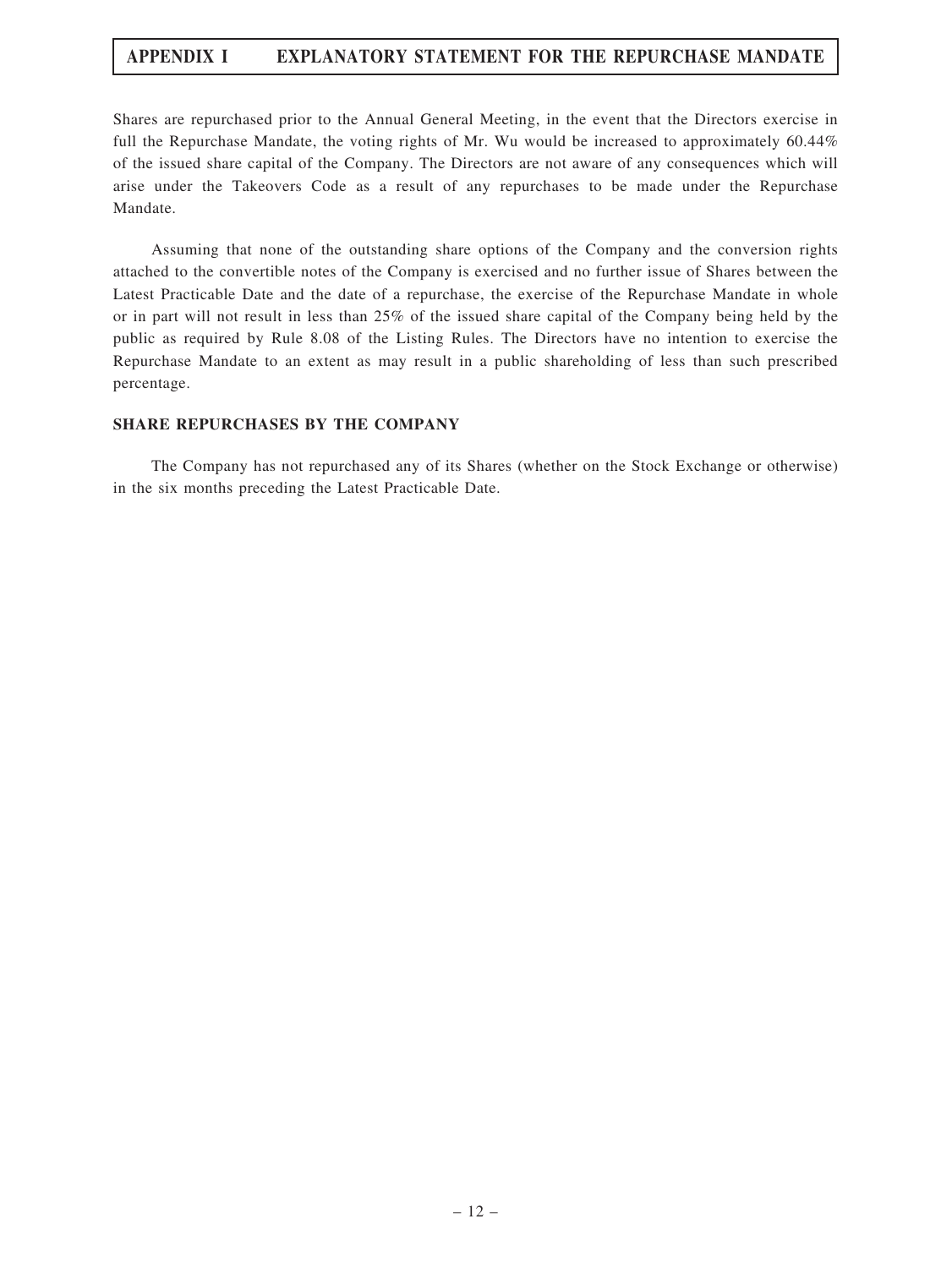### APPENDIX II DETAILS OF RETIRING DIRECTORS PROPOSED FOR RE-ELECTION

The following are the particulars of the Directors who will retire and, being eligible, shall offer themselves for re-election at the Annual General Meeting pursuant to the Bye-Laws and the Listing Rules:

### Mr. Li Pei Sen

Mr. Li Pei Sen (''Mr. Li''), aged 63, joined the Company as a non-executive Director in March 2009 and was re-designated as an executive Director of the Company in April 2010. He is also the Associate Chairman of OSEG. Mr. Li was an associate director of China TV Production Centre in 1994 and the general manager of China Central Television in 1996. In 1997, Mr. Li joined China International Television Corporation (''TVC'') as president and was involved in its corporate structuring. During his presidency in TVC, Mr. Li was also in charge of TV production, as well as the domestic and global licensing business of Chinese television programmes. Prior to joining OSEG as the associate chairman, Mr. Li served as the director of China TV Production Centre in 2000. Mr. Li has over 10 years of experience in film and television series production and acted as the producer of more than a thousand episodes of television series, including a number of popular and high audience rating titles such as All men are brothers: blood of the leopard, Taiping Heavenly Kingdom, Vernacular stories from the end of Western Zhou Dynasty to the Qin Dynasty and The story of Hongkong and cartoon series Journey to the West. In addition, Mr. Li is also a committee member of the China Federation of Literary and Art Circles, a council member of China TV Workers' Association, the vice-president of China TV, Film Productions Committee, a member of the censorship expert committee of State Administration of Radio, Film and Television, and a consultant to TVC.

Mr. Li had entered into a service contract with the Company, for a term of 3 years, under which Mr. Li is entitled to a director's fee in the amount of HK\$240,000 on an annual basis, discretionary bonus and share options. The discretionary bonus will be determined at the Company's discretion by reference to his individual performance and the Company's performance and subject to the approval by the Board. The Company may also grant share options from time to time to Mr. Li as an incentive for his services during the term, provided that the maximum total number of share options granted to Mr. Li shall not be more than 1% of the entire issued share capital of the Company during the period of term, subject to Shareholders' approval if required under the share option scheme of the Company and/or the Listing Rules. The number of share options granted to Mr. Li shall be subject to the approval by the Board of the Company. The emolument of Mr. Li is determined by reference to industry norm and market conditions and with reference to his duties and responsibilities with the Company.

As at the Latest Practicable Date, Mr. Li was interested in outstanding options granted to him under 2001 Share Option Scheme entitling him to subscribe for 200,000 Shares.

Save as disclosed herein, as at the Latest Practicable Date (a) Mr. Li has not held any directorship in other listed public companies in the last three years and does not hold any other positions with the Company or other members of the Group; (b) Mr. Li does not have any relationship with any Directors, senior management of the Company or substantial or controlling Shareholders; and (c) there are no other matters concerning Mr. Li that need to be brought to the attention of the Shareholders nor any information to be disclosed pursuant to the requirements of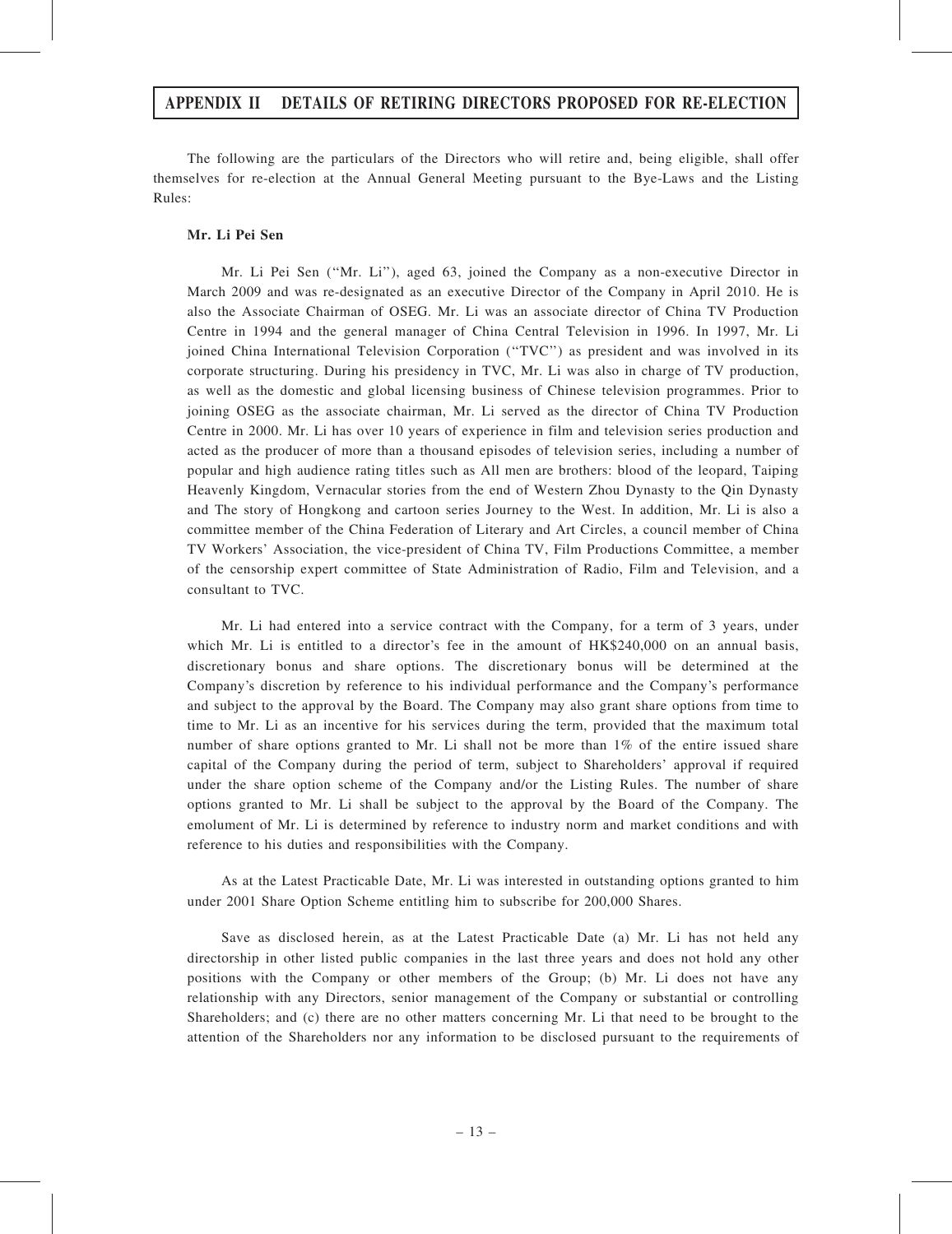### APPENDIX II DETAILS OF RETIRING DIRECTORS PROPOSED FOR RE-ELECTION

Rule  $13.51(2)(h)-(v)$  of the Listing Rules. As at the Latest Practicable Date, save as disclosed herein, Mr. Li does not have any other interests in the Shares within the meaning of Part XV of the SFO.

Save as disclosed above, there is no other matter that needs to be brought to the attention of the Shareholders and there is no information that should be disclosed pursuant to Rule 13.51(2) of the Listing Rules.

#### Mr. Huang Shao-Hua George

Mr. Huang Shao-Hua (''Mr. Huang''), aged 61, has been an independent non-executive Director and a member of the audit committee of the Company since November 2006. Mr. Huang graduated from the College of Telecommunications Engineering, National Chiao-Tung University in Taiwan, and co-founded the Acer Group in 1976. He has been heavily involved in the development of microprocessor technology applications and services and was the first person in Taiwan to promote and sell microcomputers to international markets in 1979. Mr. Huang is presently a Supervisor of Acer Inc., Motech Co., Ltd, and Les Enphants Co., Ltd., which are all public companies in Taiwan. He was distinguished as an honoured graduate of National Chiao-Tung University in Taiwan.

Mr. Huang has not entered into a service contract with the Company for his appointment as an independent non-executive Director of the Company. He will not have a fixed term of service but will be subject to retirement by rotation and re-election at least once every three years at the annual general meetings of the Company in accordance with the provisions of the Bye-Laws. Mr. Huang is entitled to a director's fee in the amount of HK\$200,000 on an annual basis plus a fee of HK\$10,000 per regular board meeting attended, discretionary bonus and share options which is determined by reference to his duties as an independent non-executive Director, a member of the audit committee and the remuneration committee of the Company.

As at the Latest Practicable Date, Mr. Huang was interested in outstanding options granted to him under the 2001 Share Option Scheme entitling him to subscribe for 1,200,000 Shares.

Save as disclosed herein, as at the Latest Practicable Date, (a) Mr. Huang has not held any directorship in other listed public companies in the last three years and does not hold any other position with the Company or other members of the Group; (b) Mr. Huang does not have any relationship with any Directors, senior management of the Company or substantial or controlling Shareholders; and (c) there are no other matters concerning Mr. Huang that need to be brought to the attention of the Shareholders nor any information to be disclosed pursuant to the requirements of Rule  $13.51(2)(h)-(v)$  of the Listing Rules. As at the Latest Practicable Date, save as disclosed herein, Mr. Huang does not have any other interests in the Shares within the meaning of Part XV of the SFO.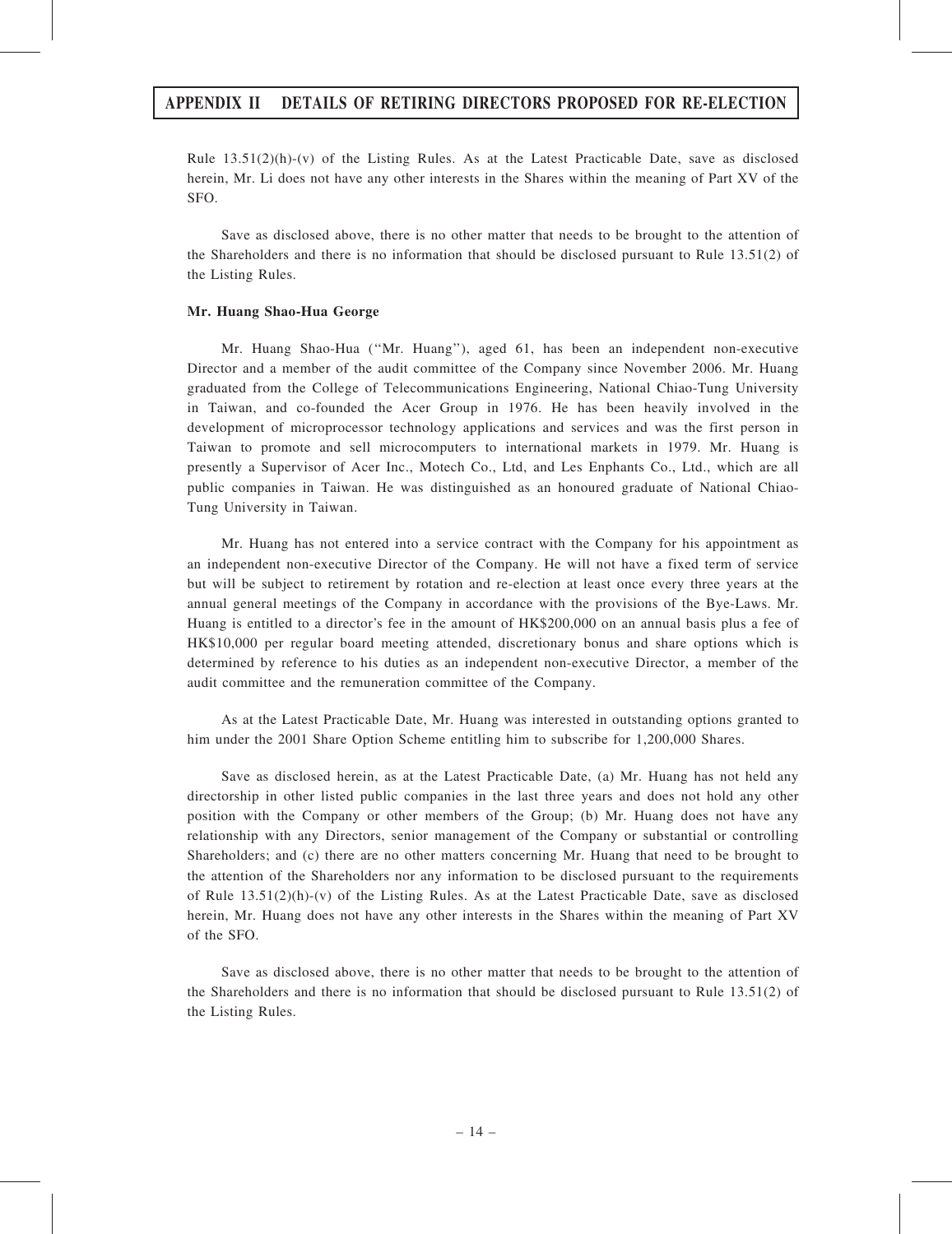#### Mr. Leung Man Kit

Mr. Leung Man Kit (''Mr. Leung''), aged 57, has been an independent non-executive Director, and a member of the remuneration committee and the audit committee of the Company since February 2008. Mr. Leung obtained a bachelor's degree in social science from the University of Hong Kong in 1977 and has over 20 years of experience in project finance and corporate finance. He has held senior positions with Peregrine Capital (China) Limited, SG Securities (HK) Limited (previously known as Crosby Securities (Hong Kong) Limited), Swiss Bank Corporation, Hong Kong Branch, and Optima Capital Limited (previously known as Ke Capital (Hong Kong) Limited). Mr. Leung was a director of Emerging Markets Partnership (Hong Kong) Limited which was the principal adviser to the AIG Infrastructure Fund L.P. Mr. Leung is also currently Responsible Officer of North Asia Strategic Advisors which provides advice on corporate finance under the type 6 licence granted under the SFO. He is also an independent non-executive director and audit committee member of NetEase, a NASDAQ listed company, and an independent nonexecutive director and audit committee member of Junefield Department Store Group Limited, China Ting Group Holdings Limited and Anhui Expressway Company Limited, all of which are listed on The Stock Exchange. Mr. Leung is also a member and the chairman of the remuneration committee of Junefield Department Store Group Limited, a member of the nomination committee of China Ting Group Holdings Limited, and the chairman of the audit committee and a member of the Human Resources and remuneration committee of Anhui Expressway Company Limited.

Mr. Leung has not entered into a service contract with the Company for his appointment as an independent non-executive Director of the Company. He will not have a fixed term of service but will be subject to retirement by rotation and re-election at least once every three years at the annual general meetings of the Company in accordance with the provisions of the Bye-Laws. Mr. Leung is entitled to a director's fee in the amount of HK\$300,000 on an annual basis plus a fee of HK\$10,000 pre regular board meeting attended which is determined by reference to his duties as an independent non-executive Director, a member of the audit committee and the remuneration committee of the Company.

As at the Latest Practicable Date, Mr. Leung was interested in outstanding options granted to him under the 2001 Share Option Scheme entitling him to subscribe for 200,000 Shares.

Save as disclosed herein, as at the Latest Practicable Date, (a) Mr. Leung has not held any directorship in other listed public companies in the last three years and does not hold any other positions with the Company or other members of the Group; (b) Mr. Leung does not have any relationship with any Directors, senior management of the Company or substantial or controlling Shareholders; and (c) there are no other matters concerning Mr. Leung that need to be brought to the attention of the Shareholders nor any information to be disclosed pursuant to the requirements of Rule  $13.51(2)(h)-(v)$  of the Listing Rules. As at the Latest Practicable Date, save as disclosed herein, Mr. Leung does not have any other interests in the Shares within the meaning of Part XV of the SFO.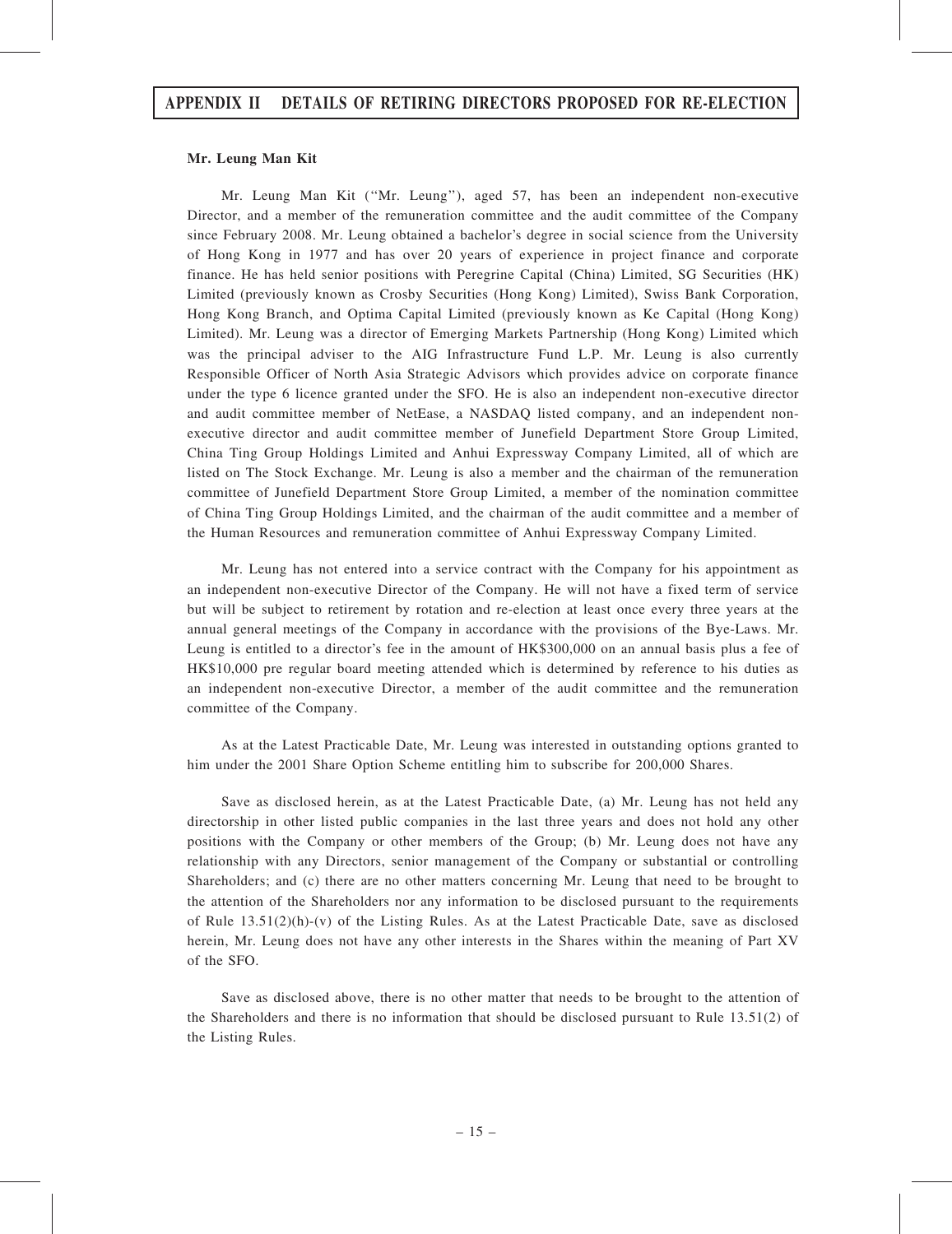#### Mr. Tan Boon Pin Simon

Mr. Tan Boon Pin Simon (''Mr. Tan''), aged 42, was appointed as an executive Director of the Company on 23 August 2010. Mr. Tan is also the Senior Vice President of the Company and manages the Company's operations in Taiwan. He is also the General Manager of Vie Show Cinemas Co. Ltd., a Taiwan incorporated company which is owned as to 35.71% by the Company, and the General Manager of Vie Vision Pictures Co. Ltd., in which the Company has 23.21% indirect interest in Taiwan. He joined the Company in 2001 as General Manager, Exhibition. Prior to that, he had worked with Golden Village, a company which is owned as to 50% by the Company, since 1992. Mr. Tan holds a master degree in business administration in Nanyang Technological University's Nanyang Fellows Program. He graduated from Western Illinois University with a degree in business with majors in finance and economics. Mr. Tan was appointed as Senior Vice President of the Company on 15 February 2008, and as acting chief operating officer of the Company (''Acting COO'') with effect from 23 August 2010.

Mr. Tan's current remuneration package for the positions of senior vice president and Acting COO held by him includes salary and housing allowance of around HK\$1.3 million (equivalent to TWD5.4 million) on an annual basis, discretionary bonus and share options. The discretionary bonus will be determined at the Company's discretion by reference to his individual performance and the Company's performance and subject to the approval by the Board. The Company may also grant share options from time to time to Mr. Tan as an incentive for his services during the term, provided that the maximum total number of share options granted to Mr. Tan during the term shall not be more than 1% of the entire issued share capital of the Company. The number of share options granted to Mr. Tan shall be subject to the approval by the Board of the Company. The emolument of Mr. Tan is determined by reference to industry norm and market conditions and with reference to his duties and responsibilities with the Company.

Mr. Tan had entered into a service contract with the Company as an executive Director of the Company, for a term of 3 years with effect from 23 August 2010. He will be subject to rotation and re-election at least once every three years at the annual general meetings of the Company in accordance with the provisions of the Bye-Laws. However, Mr. Tan will not receive any remuneration in his capacity as an executive director.

As at the Latest Practicable Date, Mr. Tan was interested in outstanding options granted to him under the 2001 Share Option Scheme entitling him to subscribe for 3,200,000 Shares.

Save as disclosed herein, as at the date of Latest Practicable Date, (a) Mr. Tan has not held any directorship in other listed public companies in the last three years and does not hold any other positions with the Company or other members of the Company of the Group; (b) Mr. Tan does not have any relationship with any Directors, senior management or substantial or controlling Shareholders; and (c) there are no other matters concerning Mr. Tan that need to be brought to the attention of the Shareholders nor any information to be disclosed pursuant to the requirements of Rule  $13.51(2)(h)-(v)$  of the Listing Rules. As at the Latest Practicable Date, save as disclose herein, Mr. Tan does not have any interests in the Shares within the meaning of Part XV of the SFO.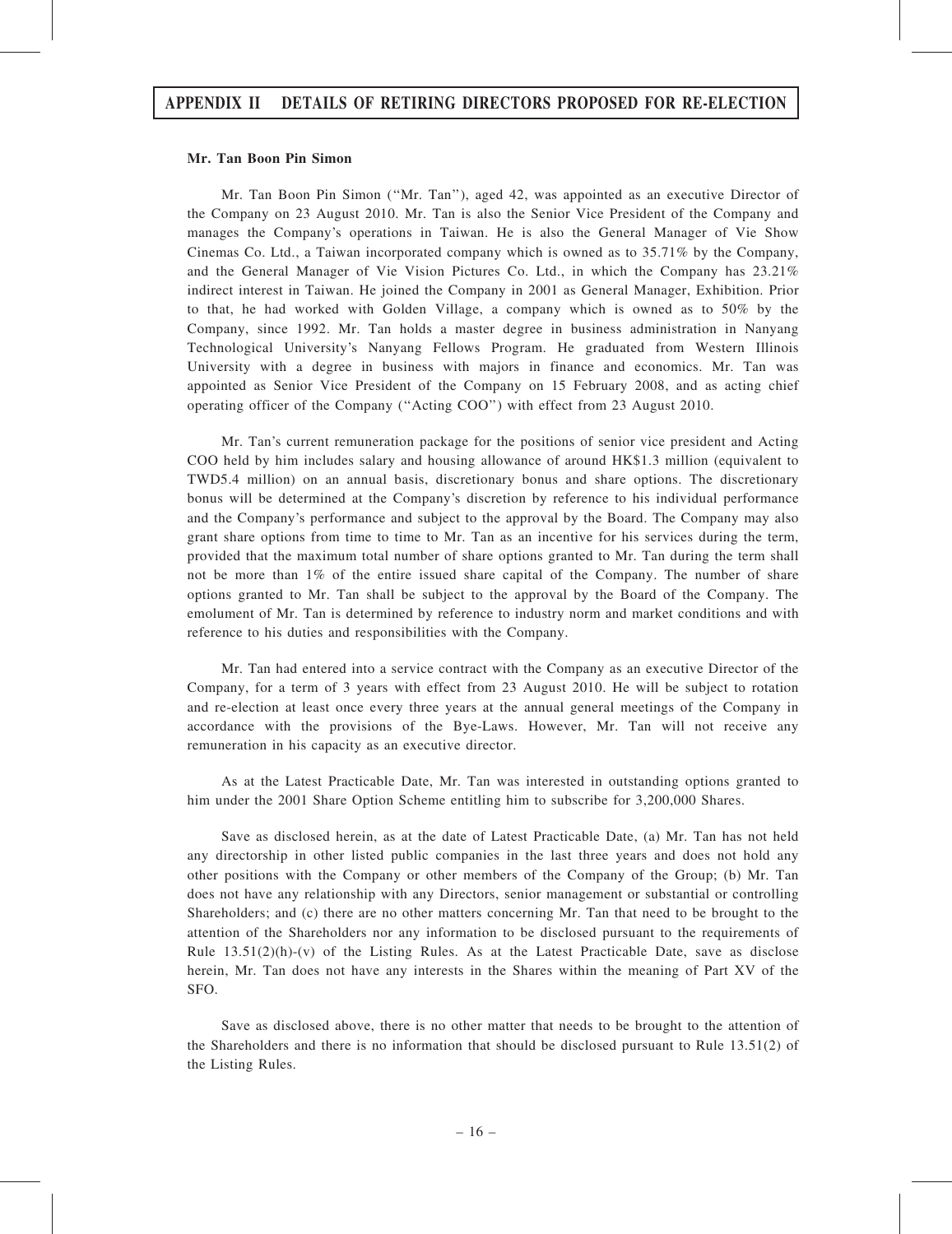#### Ms. Wu Keyan

Ms. Wu Keyan (''Ms. Wu''), aged 39, was re-designated as an executive Director on 9 September 2010 and prior to that, she had been the alternate Director to Mr. Wu Kebo since January 2008. Ms. Wu has been a senior manager of the Administration and Human Resources Department of the Group since 1 January 2008 and is responsible for the administrative management of the Company's head office in Hong Kong and the PRC. Ms. Wu has served in various corporations in Japan and Hong Kong and is currently the deputy general manager of Holdrich Investment Limited, a company specialising in telecommunications, semiconductor and technology-related businesses. Ms. Wu graduated with a bachelor's degree in Business Management from the Faculty of Commerce at Takushyoku University in Japan in 1996. Ms. Wu is the sister of Mr. Wu.

As a senior manager of the Company, Ms. Wu has entered into an employment agreement with the Company with effective from 1 January 2008, under which Ms. Wu receives an annual salary of HK\$540,800, with discretionary bonus and share options. The discretionary bonus is determined at the Company's discretion by reference to her individual performance and the Company's performance and subject to the approval by the Board. The Company may also grant share options from time to time to Ms. Wu as an incentive for her services during the term, provided that the maximum total number of share options granted to Ms. Wu during the term shall not be more than 1% of the entire issued share capital of the Company. The number of share options granted to Ms. Wu shall be subject to the approval by the Board of the Company. The emolument of Ms. Wu is determined by reference to industry norm and market conditions and with reference to her duties and responsibilities with the Company.

Ms. Wu has entered into a separate service agreement with the Company as an executive Director for a term of 3 years with effective from 9 September 2010. However, Ms. Wu will not receive any remuneration in her capacity as an executive Director.

As at the Latest Practicable Date, Ms. Wu was interested in outstanding options granted to her under the 2001 Share Option Scheme entitling her to subscribe for 700,000 Shares.

Save as disclosed herein, as at the date of Latest Practicable Date, (a) Ms. Wu has not held any directorship in other listed public companies in the last three years and does not hold any other positions within the Company or other members of the Group; (b) Ms. Wu does not have any relationship with any Directors, senior management of the Company or substantial or controlling Shareholders; (c) to the best of the knowledge, information and belief of the Directors having made reasonable enquiry, there are no other matters concerning Ms. Wu that need to be brought to the attention of the Shareholders nor any information to be disclosed pursuant to the requirements of Rule  $13.51(2)(h)-(v)$  of the Listing Rules; and (d) as at the date of Latest Practicable Date, Ms. Wu does not have any interest in the Shares within the meaning of Part XV of the SFO.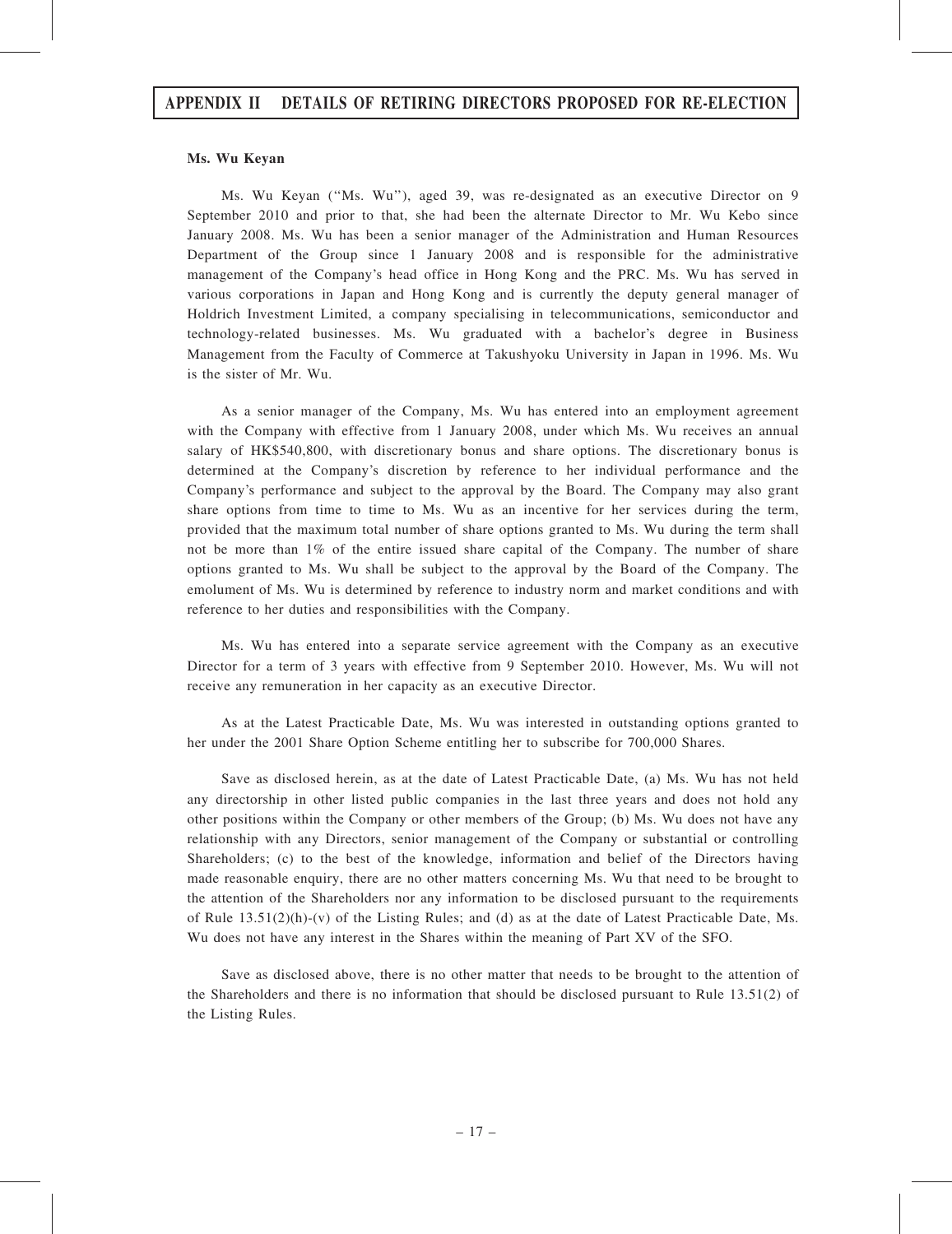



**Golden Harvest** 

# ORANGE SKY GOLDEN HARVEST ENTERTAINMENT (HOLDINGS) LIMITED 橙天嘉禾娛樂(集團)有限公司\*

(Incorporated in Bermuda with limited liability) (Stock Code: 1132)

NOTICE IS HEREBY GIVEN that the annual general meeting of Orange Sky Golden Harvest Entertainment (Holdings) Limited (the "Company") will be held at Board Room, 3/F, Nexxus Building, 77 Des Voeux Road Central, Hong Kong on Wednesday, 25 May 2011 at 10:30 a.m. for the following purposes:

### As Ordinary Business

- 1. To receive and adopt the audited financial statements of the Company and its subsidiaries and the reports of the directors of the Company (the " $\text{Directory}(s)$ ") and auditors of the Company for the year ended 31 December 2010.
- 2. To pass each of the following resolutions as an ordinary resolution of the Company:

### ''THAT:

- (a) To re-elect Mr. Li Pei Sen as an executive Director;
- (b) To re-elect Mr. Tan Boon Pin Simon as an executive Director;
- (c) To re-elect Ms. Wu Keyan as an executive Director;
- (d) To re-elect Mr. Huang Shao-Hua George as an independent non-executive Director;
- (e) To re-elect Mr. Leung Man Kit as an independent non-executive Director; and
- (f) To authorise the board of the Directors to fix the Directors' remuneration.''
- 3. To re-appoint Messrs. KPMG as auditors of the Company and to authorise the Board to fix their remuneration.

<sup>\*</sup> For identification purposes only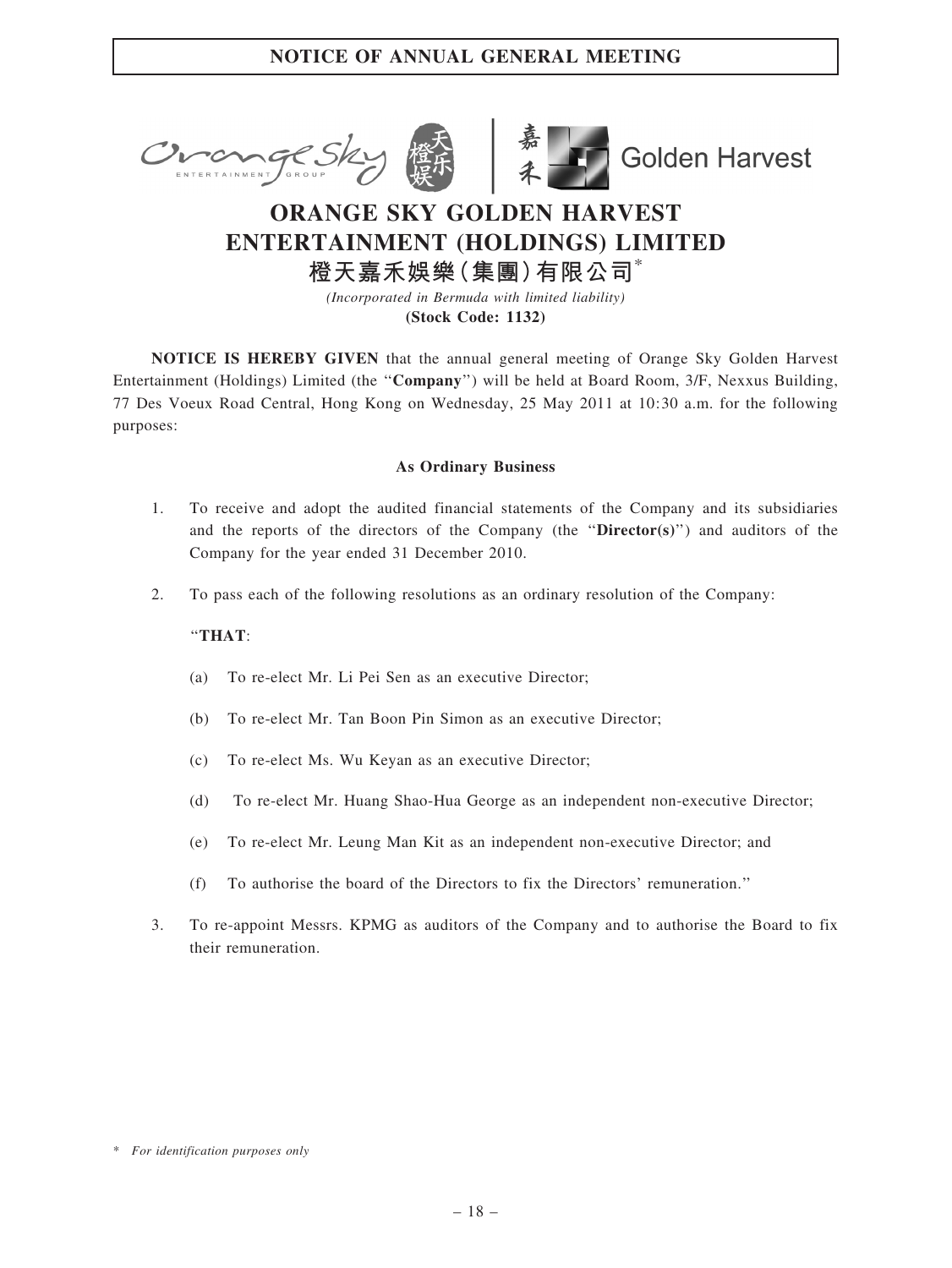### As Special Business

4. To consider and, if thought fit, pass the following resolution (with or without amendments) as an ordinary resolution of the Company:

### ''THAT:

- (a) the exercise by the Directors during the Relevant Period (as defined below) of all the powers of the Company to issue, allot and deal with additional shares of the Company and to make or grant offers, agreements and options which would or might require shares to be issued, allotted or dealt with during or after the end of the Relevant Period (as defined below), be and is hereby generally and unconditionally approved, provided that, otherwise than pursuant to: (i) a rights issue where shares are offered to shareholders of the Company on a fixed record date in proportion to their then holdings of shares (subject to such exclusions or other arrangements as the Directors may deem necessary or expedient in relation to fractional entitlements or having regard to any restrictions or obligations under the laws of, or the requirements of any recognized regulatory body or any stock exchange in any territory outside Hong Kong); or (ii) any option scheme or similar arrangement for the time being adopted for the grant or issue to the eligible participants of shares or rights to acquire shares of the Company; or (iii) any scrip dividend or similar arrangement pursuant to the bye-laws of the Company from time to time; or (iv) any issue of shares upon the exercise of rights of subscription or conversion under the terms of any notes, warrants or any securities of the Company which are convertible into shares; or (v) a specific authority granted by the Shareholders in general meeting, the total nominal amount of additional shares issued, allotted, dealt with or agreed conditionally or unconditionally to be issued, allotted or dealt with (whether pursuant to an option or otherwise) shall not in total exceed 20% of the total nominal amount of the share capital of the Company in issue on the date of passing of this Resolution and the said approval shall be limited accordingly; and
- (b) for the purpose of this Resolution, ''Relevant Period'' means the period from the passing of this Resolution until:
	- (i) the conclusion of the next annual general meeting of the Company; or
	- (ii) the revocation or variation of the authority given under this Resolution by ordinary resolution of the shareholders of the Company in general meeting,

whichever occurs first.

5. To consider and, if thought fit, pass the following resolution (with or without amendments) as an ordinary resolution of the Company:

### ''THAT:

(a) subject to paragraphs (b) and (c) of this Resolution, the exercise by the Directors during the Relevant Period (as defined below) of all the powers of the Company to repurchase its shares on The Stock Exchange of Hong Kong Limited (the ''Stock Exchange'') or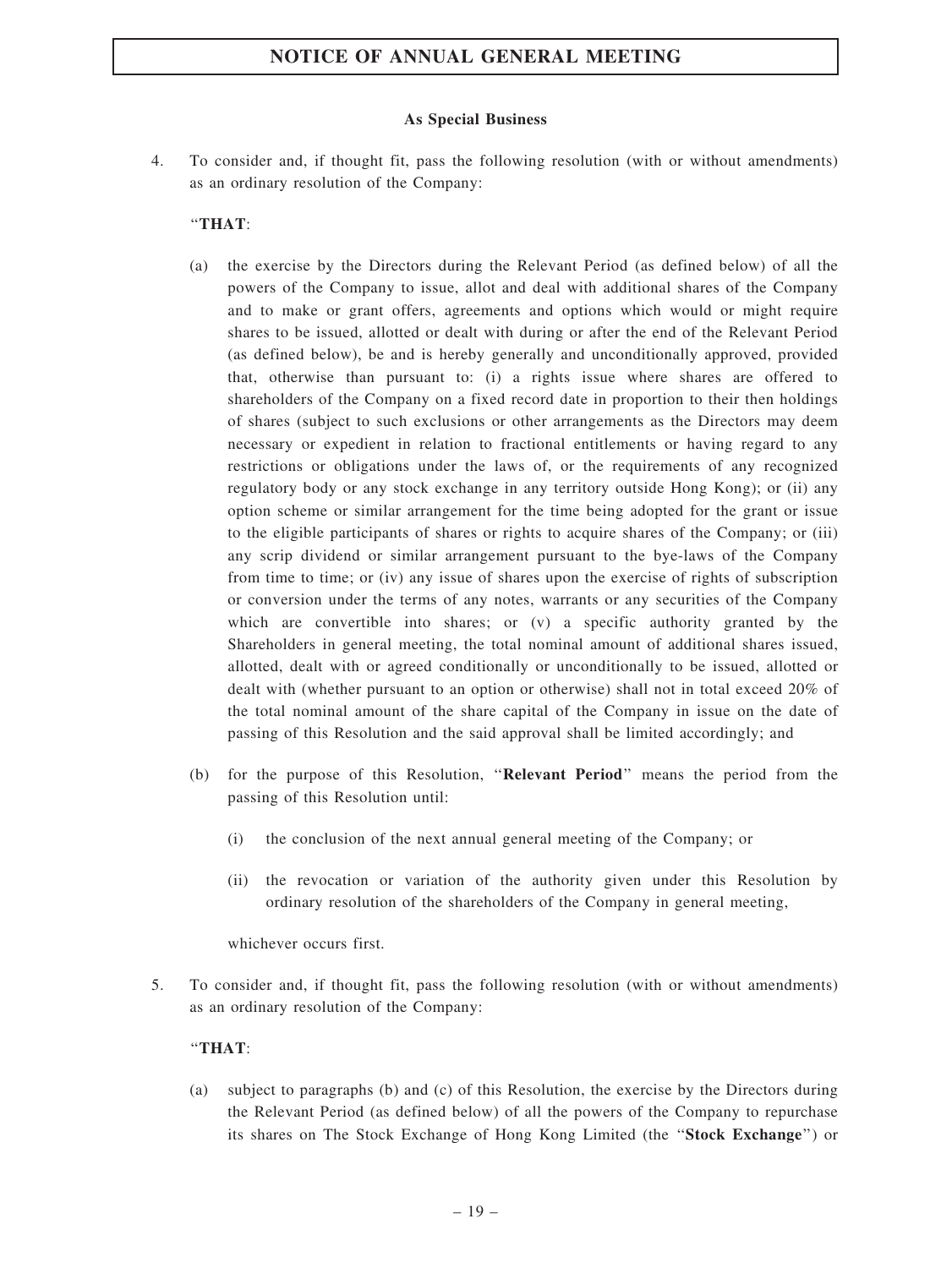on any other stock exchange on which the Shares may be listed and recognized by The Securities and Futures Commission of Hong Kong and the Stock Exchange for this purpose, subject to and in accordance with all applicable laws and/or requirements of the Stock Exchange or other applicable rules and regulations as amended from time to time, be and is hereby generally and unconditionally approved;

- (b) the approval in paragraph (a) of this Resolution shall, in addition to any other authorization given to the Directors, authorize the Directors on behalf of the Company during the Relevant Period to procure the Company to purchase its own shares at a price to be determined by the Directors;
- (c) the aggregate nominal amount of the shares to be repurchased or agreed conditionally or unconditionally to be repurchased by the Company during the Relevant Period pursuant to the approval in paragraph (a) above shall not exceed  $10\%$  of the aggregate nominal amount of the share capital of the Company in issue and fully paid-up as at the date of the passing of this Resolution and the said approval shall be limited accordingly; and
- (d) for the purposes of this Resolution, ''Relevant Period'' means the period from the passing of this resolution until whichever is the earliest of:
	- (i) the conclusion of the next annual general meeting of the Company; or
	- (ii) the revocation or variation of the authority given under this Resolution by an ordinary resolution of the shareholders of the Company in general meeting.''
- 6. To consider and, if thought fit, pass the following resolution (with or without amendments) as an ordinary resolution of the Company:

''THAT conditional upon the passing of Resolutions numbered 4 and 5 as set out in the notice convening the meeting of which this Resolution forms part, the general mandate granted to the Directors and for the time being in force to exercise the power of the Company to allot, issue or otherwise deal with additional shares and to make or grant offers, agreements and options which might require the exercise of such powers pursuant to the said Resolution numbered 4 be and is hereby extended by the addition thereto of an amount representing the aggregate nominal amount of shares repurchased by the Company under the authority granted pursuant to the said Resolution numbered 5, provided that such amount shall not exceed 10% of the aggregate nominal amount of the share capital of the Company in issue as at the date of passing of the said Resolution numbered 5.''

7. To consider and, if thought fit, pass the following resolution (with or without amendments) as an ordinary resolution of the Company:

''THAT subject to and conditional upon the Listing Committee of the Stock Exchange granting approval of the listing of and permission to deal in the shares in the share capital of the Company to be issued pursuant to the exercise of options which may be granted under the Refreshed Mandate Limit (as defined below), the refreshment of the existing limit in respect of the grant of options to subscribe for Shares under the share option scheme adopted by the Company on 11 November 2009 (the ''Scheme'') be and is hereby approved provided that